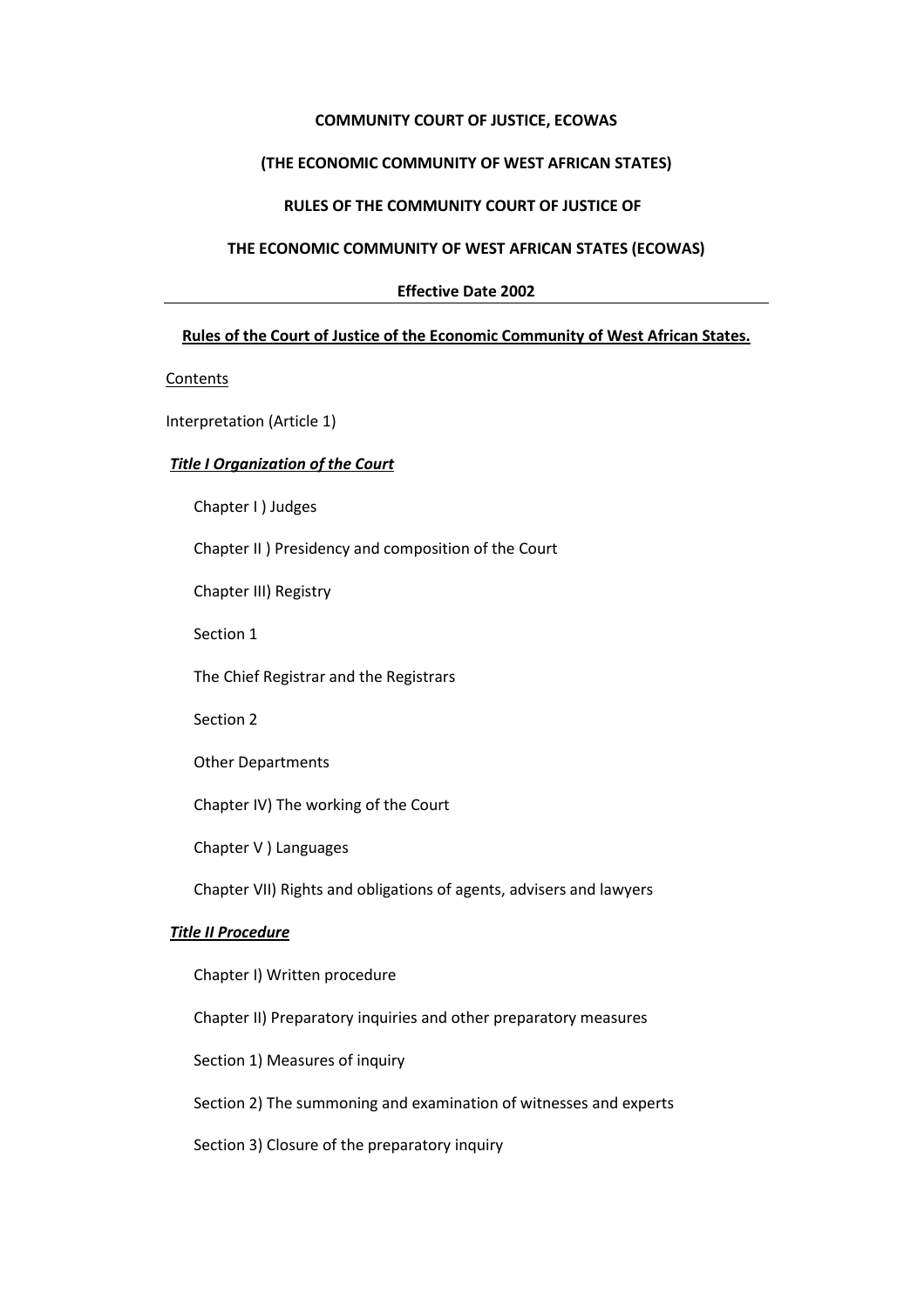Section 4) Preparatory measures

Chapter III) Oral procedure

Chapter IV) Expedited procedures

Chapter V) Judgments

Chapter VI Costs

Chapter VII ) Discontinuance

Chapter VIII) Service

Chapter IX) Time- limits

Chapter X) Stay of proceedings

# *Title III) Special forms of procedure*

Chapter I) Suspension of operation or enforcement and other interim Measures

Chapter II) Preliminary procedure

Chapter III ) Intervention

Chapter IV) Judgments by default and applications to set them aside

Chapter V) Exceptional review procedures

#### **Section 1) Third-party proceedings**

#### **Section 2) Revision**

Chapter VI) Interpretation of Judgments

Chapter VII) Opinions

#### *TITLE IV) Miscellaneous Provisions*

Chapter I) Miscellaneous provisions

#### **INTERPRETATION**

### *Article 1*

In these Rules:

**"Treaty"** means the Revised Treaty of the Economic Community of West African States and includes protocol and conventions and annexure;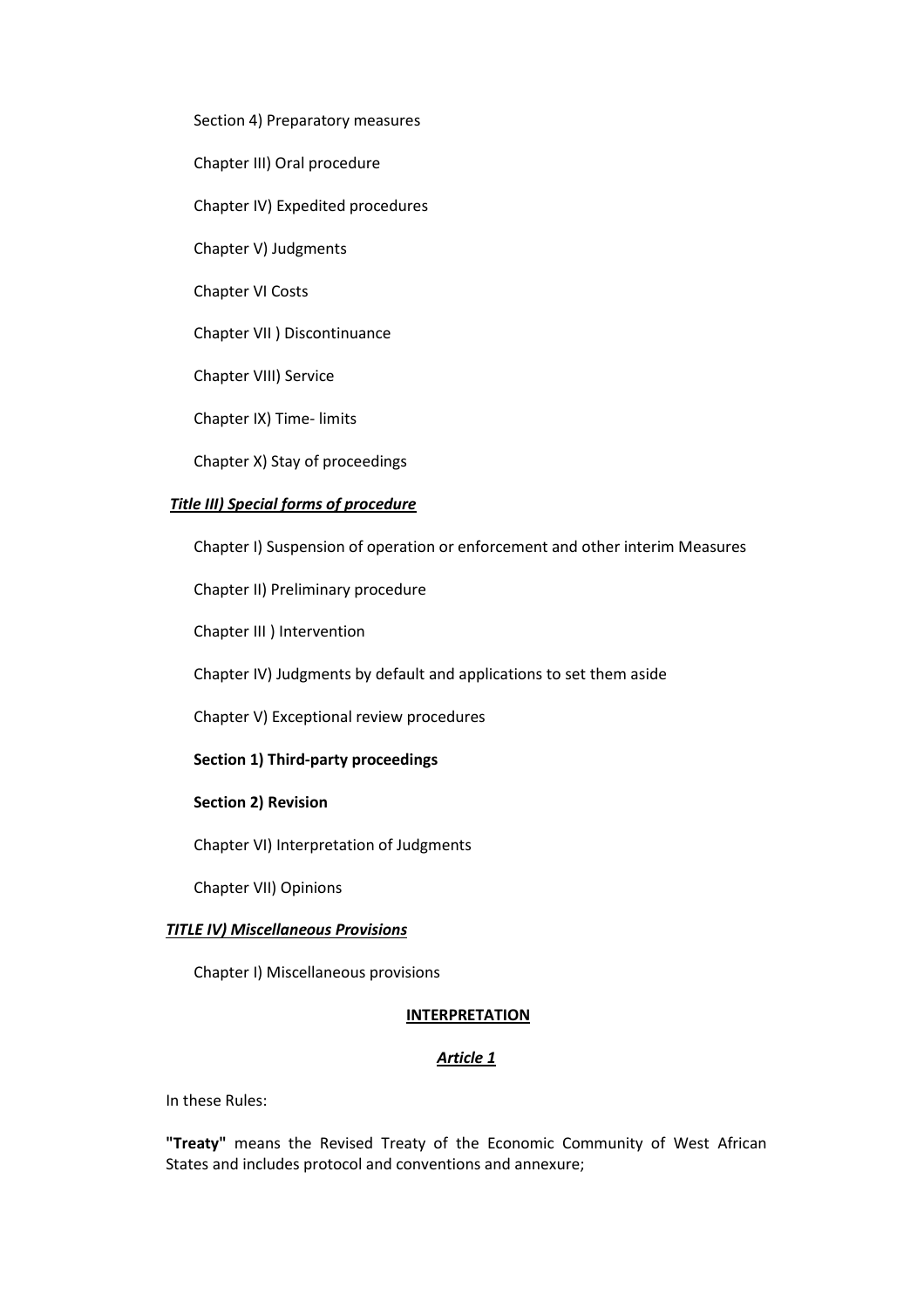**"Authority"** means the Authority of Heads of State and Government of the Community established by Article 7 of the Treaty.

**"Chairman of the Authority "** means the current Chairman of the Authority of Heads of State and Government of the Community, elected in accordance with the provisions of Article 8.2 of the Treaty;

**"Community"** means the Economic Community of West African States referred to under Article 2 of the Treaty;

**"Court of Justice"** means the Court of Justice of the Community established under Article 15 of the Treaty ;

**"Member State or Member States "** means Member State or Member States of the Community;

**"Council "** means the Council of Ministers of the Community established by Article 10 of the Treaty;

**"Parliament "** means the community parliament established under Article 13 of the Treaty;

**"Executive Secretariat"** means the Executive Secretariat established under Article 17 of the Treaty;

**"Protocol"** means the Protocol relating to the Court of Justice of the Community;

**"Executive Secretary"** means the Executive Secretary of the Community appointed under Article 18.1 of the Treaty;

**"Court"** means the Community Court of Justice (C.C.J) established by Article 15 of the Treaty;

**"Member of the Court"** or "Members of the Court" means a person or persons appointed as Judge or Judges in accordance with the provisions of Article 3 of the Protocol;

"**Judge" or "Judges"** or **"Justice"** means Members of the Community Court of Justice;

**"Judge – Rapporteur"** means a Judge nominated by the President to summarize or give a report on a case or issue.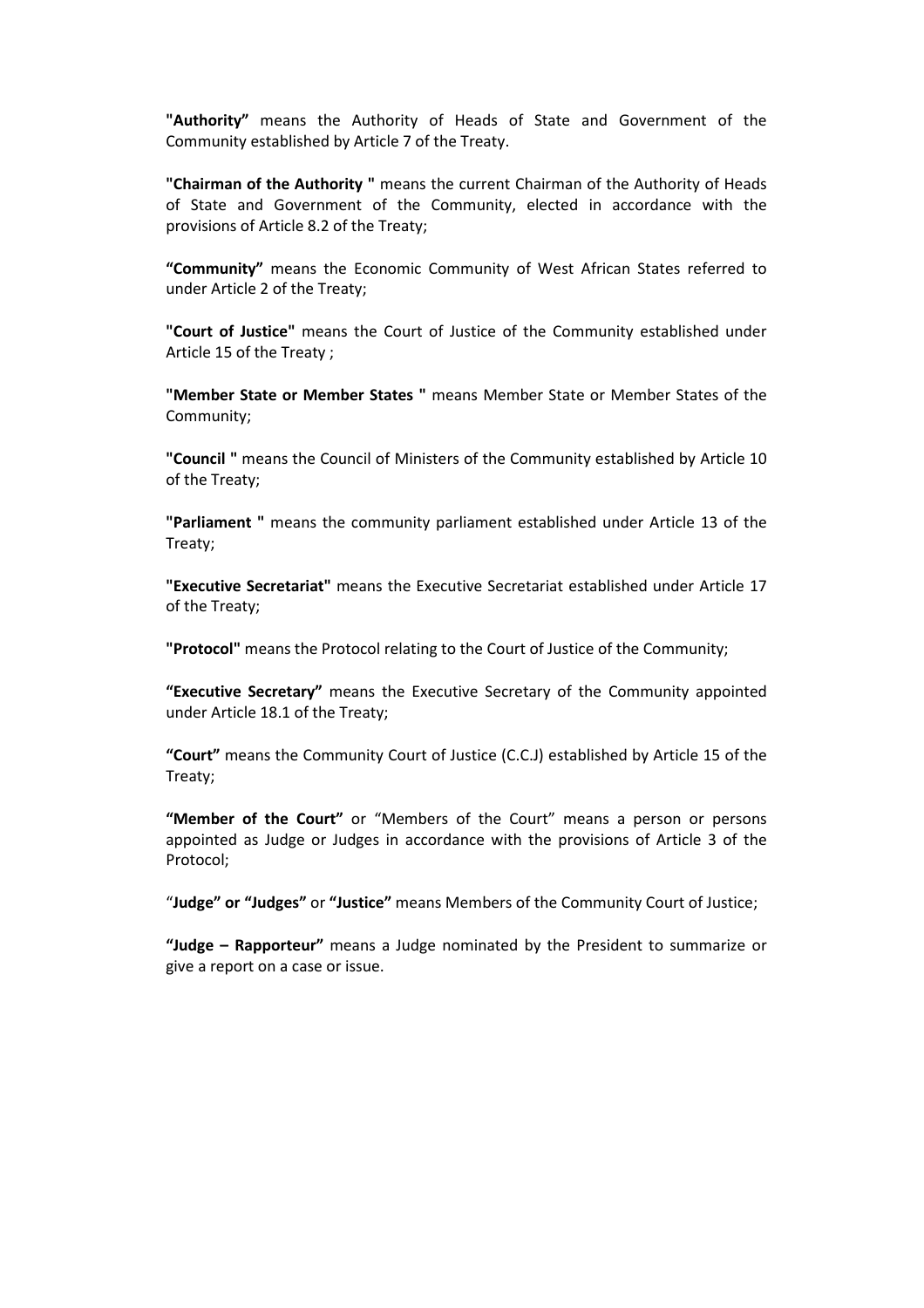#### *TITLE I*

#### **ORGANISATION OF THE COURT**

#### **CHAPTER I**

# **JUDGES**

#### *Article 2*

The term of office of a Judge shall begin on the date laid down in his instrument of appointment. In the absence of any provisions regarding the date, the term shall begin on the date of the instrument.

#### *Article 3*

1. Before taking up his duties, a Judge shall before assuming his appointment take the following oath before the Chairman of the Authority:

"I… Solemnly swear (declare) that I will perform my duties and exercise my powers as member of the Court honorably, faithfully, impartially and conscientiously"

2. Immediately after taking the oath, a Judge shall sign the declaration.

#### *Article 4*

- 1. When the Court is called upon to decide whether a member no longer fulfils the requisite conditions or no longer meets the obligations arising from his office, the President shall invite the Judge in the presence of the other judges to make representations to the Court, in closed session and in the absence of the Chief Registrar. Article 4.7 of the Protocol shall apply.
- 2. Where it involves the President, the Vice President shall preside.

### *Article 5*

1. Judges shall rank equally in precedence according to their seniority in the Court. Where there is equal seniority in office, precedence shall be determined by age. Retiring Judges who are reappointed shall retain their former precedence.

#### **CHAPTER II**

#### **PRESIDENCY AND COMPOSITION OF THE COURT**

#### *Article 6*

1. The Members of the Court shall be appointed by the Authority and selected from the list of persons nominated by Member States; no Member State shall nominate more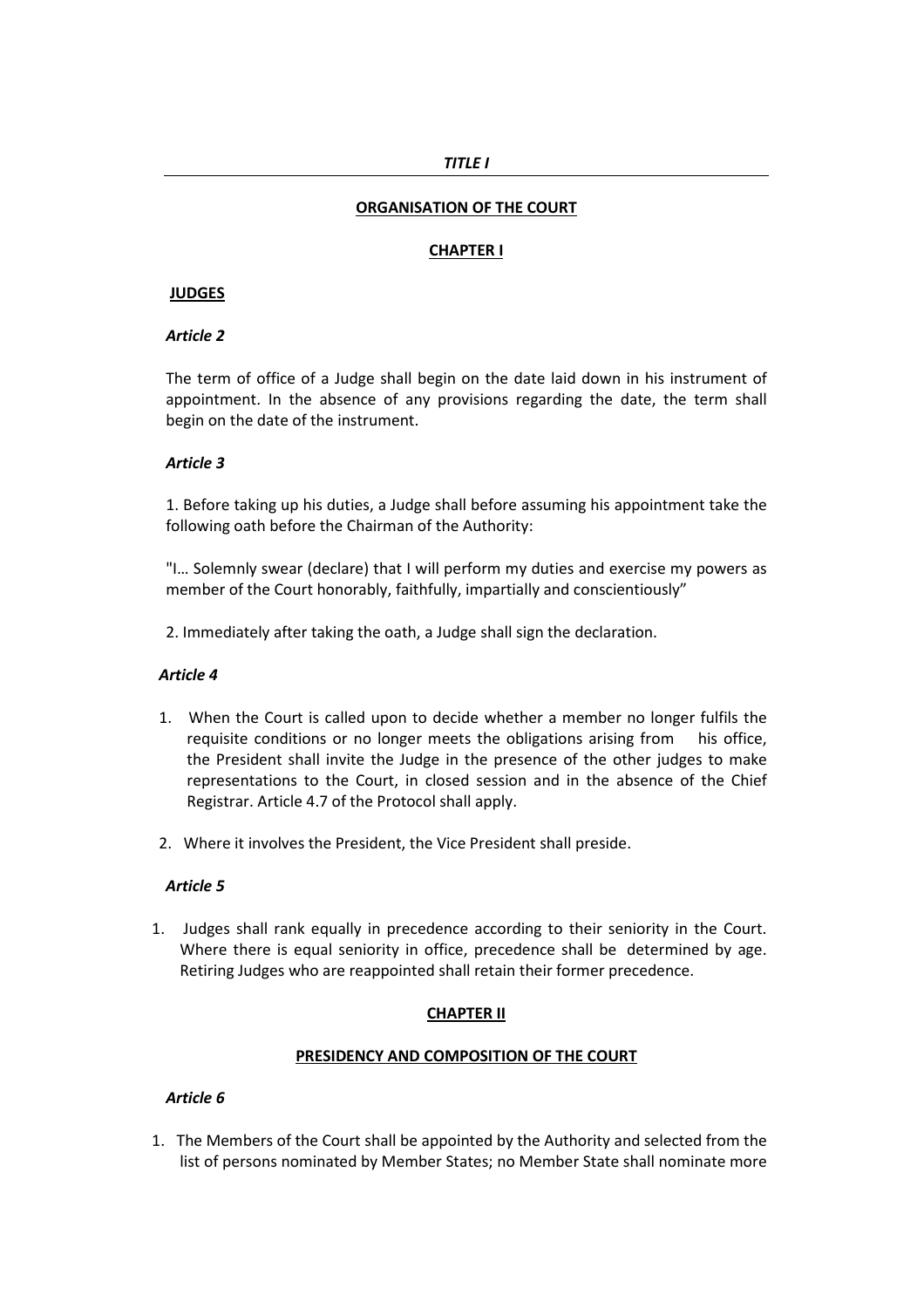than two persons. The President and the Vice President of the Court shall take precedence before all other Members.

- 2. If the office of the President of the Court falls vacant before the normal date of expiry thereof, the Court shall elect by consensus a successor for the remainder of the term.
- 3. Failure to reach a consensus the election shall be by secret ballot. If a Judge obtains an absolute majority he shall be elected. If no Judge obtains an absolute majority, a second ballot shall be held and the Judge obtaining the most votes shall be elected. Where two or more Judges obtain an equal number of votes, the oldest serving Judge shall be deemed elected.

# *Article 7*

The President is responsible for the administration of the Court; and he presides at hearings and deliberations.

# *Article 8*

- 1. When the President of the Court is absent or prevented from attending or when the office of the President is vacant, the functions of the President shall be exercised by the Vice President according to the order of precedence laid down in Article 5 of these Rules.
- 2. If the President and Vice President are prevented from attending or their posts are vacant at the same time, the functions of the President and Vice President shall be exercised by one of the other Judges according to the order of precedence laid down in Article 5 of these Rules.

### **CHAPTER III**

### **REGISTRY**

### **The Chief Registrar and the Registrars**

- 1. The Court shall appoint the Chief Registrar. Two weeks before the date fixed for making the appointment, the President shall inform the Members of the Court of the applications which have been made for the post. 2. An application shall be accompanied by full details of the candidate's age, Nationality, university degrees, knowledge of any languages, present and past occupations and experience, if any, in judicial and international fields.
- 3. The Chief Registrar shall be appointed for a term of six years. He may be reappointed for a further term.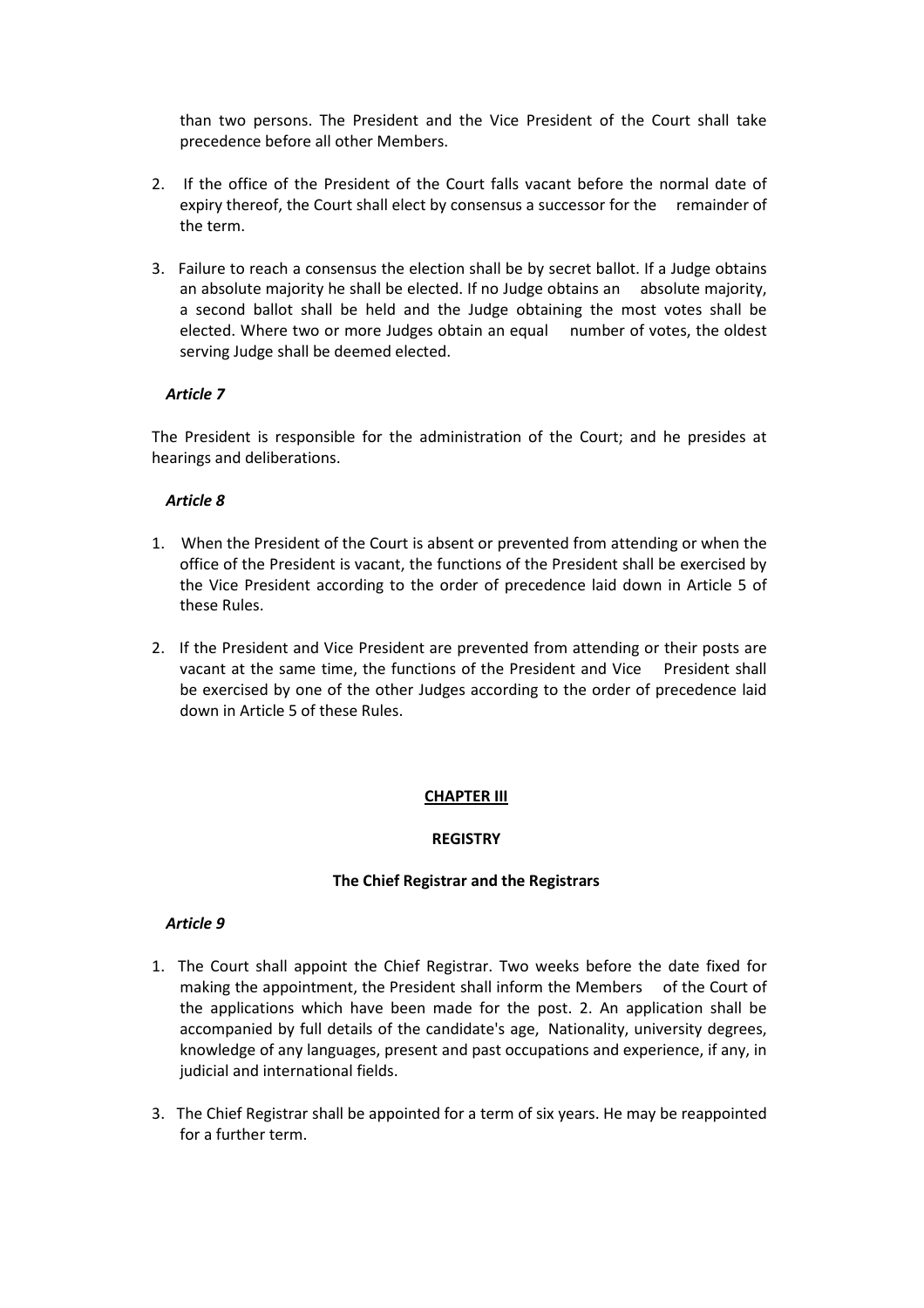- 4. The Chief Registrar shall take the oath in accordance with Article 17(2) of these Rules before the President of the Court.
- 5. The Chief Registrar may be deprived of his office only if he no longer fulfils the requisite conditions or no longer meets the obligations arising from his office; the Court shall take its decision after giving the Registrar an opportunity to make representations.
- 6. If the office of Chief Registrar falls vacant before the normal date of expiry of the term thereof, the Court shall appoint a new Chief Registrar for a term of six years.

The Court may, following the procedure laid down in respect of the Chief Registrar, appoint one or more Registrars to assist the Chief Registrar and to take his place in so far as the Instructions to the Chief Registrar referred to in Article 14 of these Rules allow.

# *Article 11*

Where the Chief Registrar and the Registrars are absent or prevented from attending or their posts are vacant, the President shall designate an official or other servant to carry out temporarily the duties of the Chief Registrar and Registrars.

# *Article 12*

The Court acting on a proposal from the President shall adopt instructions to the Chief Registrar.

### *Article 13*

- 1. There shall be kept in the Registry, under the control of the Chief Registrar, a register initialed by the President, in which all pleadings and supporting documents shall be entered in the order in which they are lodged.
- 2. When a document has been registered, the Chief Registrar shall make a note to that effect on the original l and, if a party so requests, on any copy submitted for the purpose.
- 3. Entries in the register and the notes provided for in the preceding paragraph shall be authentic.
- 4. Rules for keeping the register shall be prescribed by the Instructions to the Chief Registrar referred to in Article 12 of these Rules.
- 5. Persons having an interest may consult the Chief Registrar at the Registry and may obtain copies or extracts on payment of a charge on a scale fixed by the Court on a proposal from the Chief Registrar.

 The parties to a case may on payment of the appropriate charge also obtain copies of pleadings and authenticated copies of judgments and orders.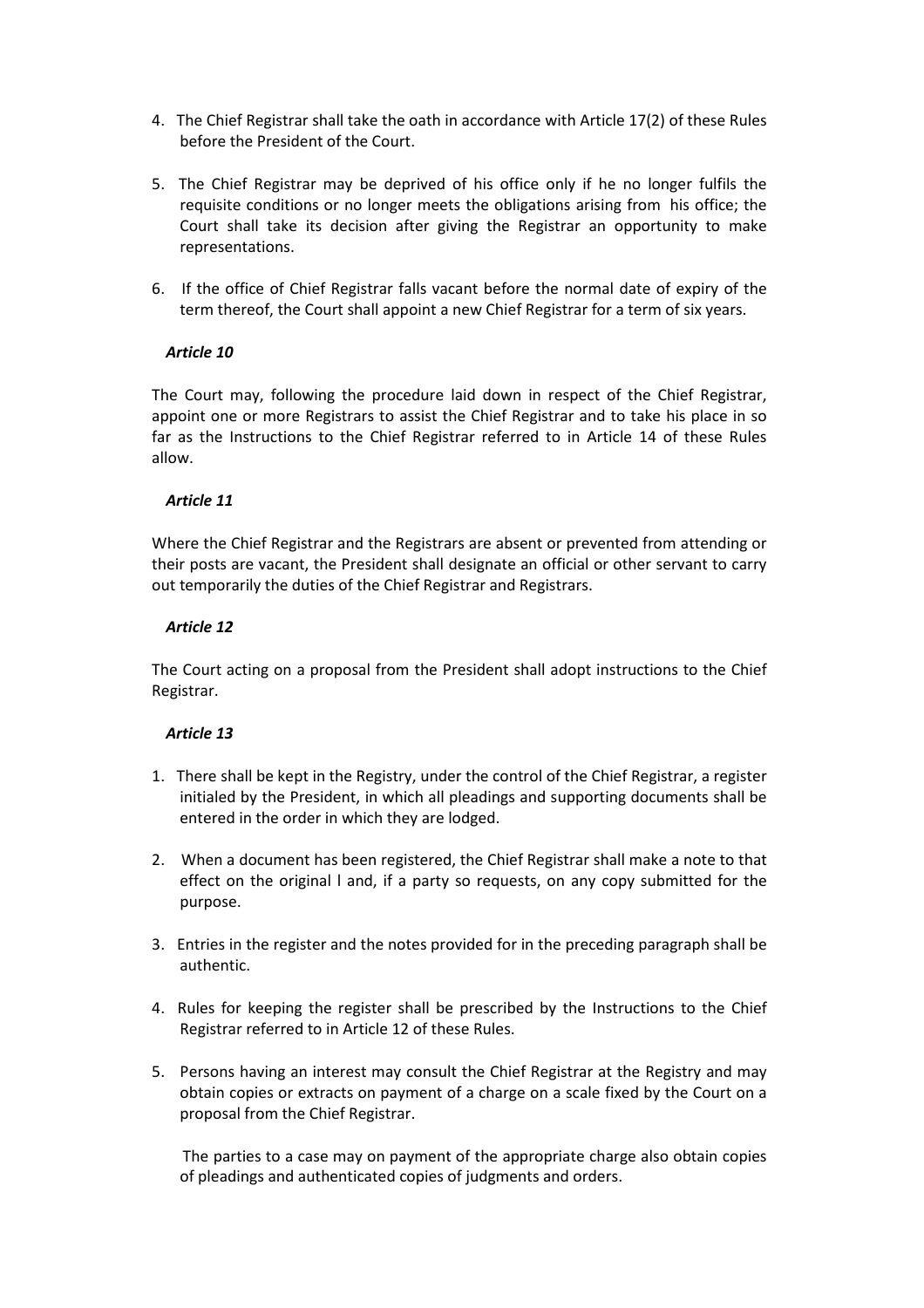6. Notice shall be given in the *Official Journal of the Community of the* date registration of an application initiating proceedings, the names and addresses of the parties, the subject- matter of the proceedings, the form of order sought by the applicant and a summary of the pleas in law and of the main supporting arguments.

### *Article 14*

- 1. The Chief Registrar shall be responsible, under the authority of the President, for the acceptance, transmission and custody of documents and for effecting service as provided for by these Rules.
- 2. The Chief Registrar shall assist the Court, the President and the Judges in all their official functions.

# *Article 15*

The Chief Registrar shall have custody of the seals. He shall be responsible for the records and be in charge of the publications of the Court.

# *Article 16*

Except as otherwise provided in these Rules, the Chief Registrar shall attend the sittings of the Court.

### **Section 2: Other Departments**

### *Article 17*

- 1. The officials and other servants of the Court shall be appointed in accordance with the provisions of the Staff Regulations.
- 2. Before taking up his duties, an official shall take the following oath before the Court:

"I swear (declare) that I will perform loyally, discreetly and conscientiously the duties assigned to me by the Court of Justice of the Economic Community of West African States"

### *Article 18*

The organization of the departments of the Court shall be laid down, and may be modified, by the Court on a proposal from the Chief Registrar.

### *Article 19*

The Court shall set up a translating service staffed by experts with adequate legal training and a thorough knowledge of several official languages of the Court in accordance with Article 87(2) of the Treaty.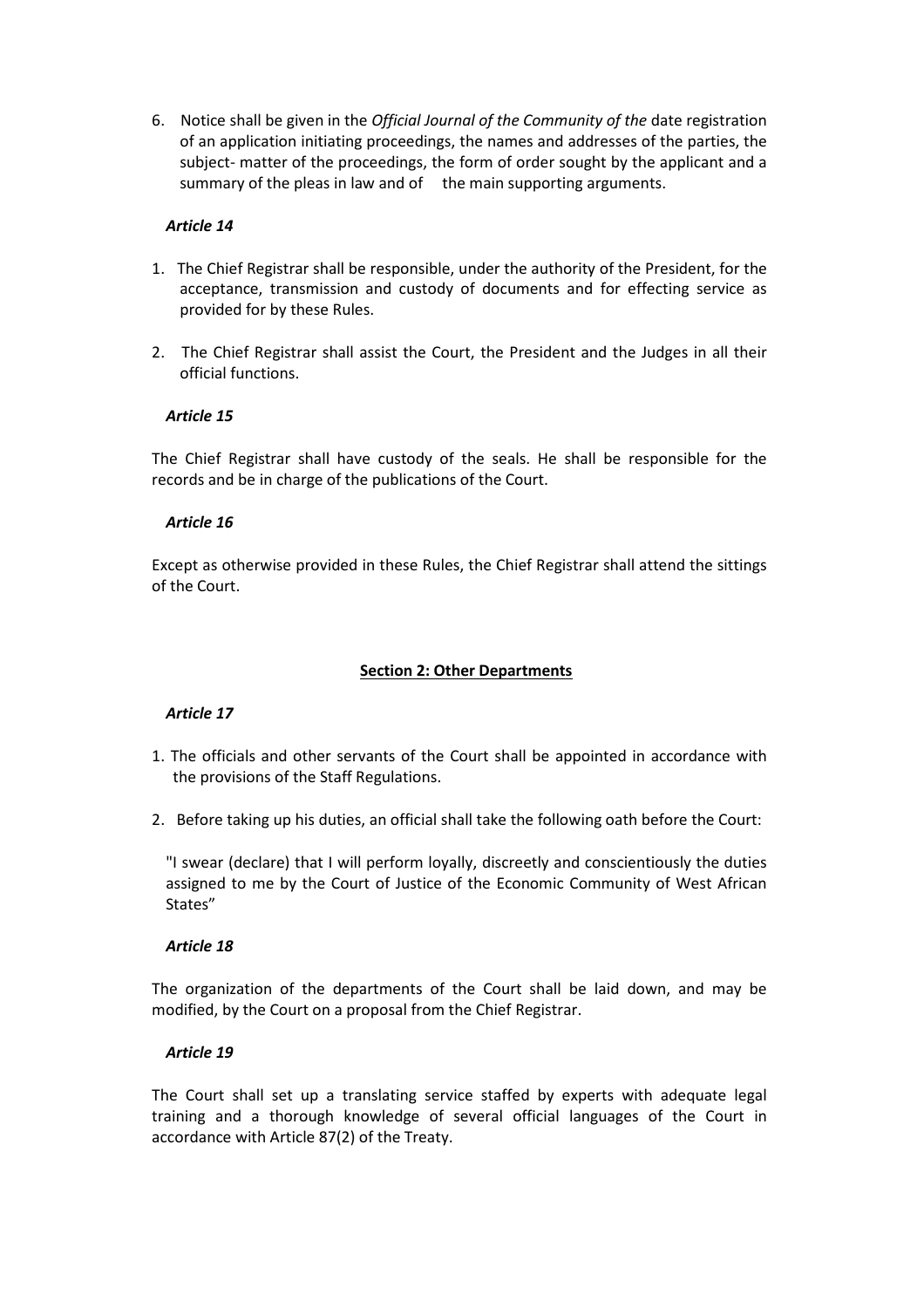- 1. The Chief Registrar shall be responsible, under the Authority of the President, for the administration of the Court.
- 2. The financial and Accounts management of the Court shall be carried out by the Management Accountant under the Authority of the President.

### **CHAPTER IV**

# **THE WORKING OF THE COURT**

# *Article 21*

- 1. The dates and times of the sessions of the Court shall be fixed by the President in accordance with Article 27 of the Protocol.
- 2. The Court may choose to hold one or more sessions in a place other than that in which the Court has its seat in accordance with Article 26 (2) of the Protocol.

# *Article 22*

- 1. Where, by reason of a Judge being absent or prevented from attending, there is an even number of Judges, the most junior Judge within the meaning of Article 5 of these Rules shall abstain from taking part in the deliberations, unless he is the Judge – Rapporteur. In that case the judge immediately senior to him shall abstain from taking part in the deliberation.
- 2. If after the Court has been convened it is found that the quorum referred to in Article 14 (2) of the Protocol has not been attained, the President shall adjourn the sitting until there is a quorum.
- 3. The sitting of the Court shall comprise of an uneven number of its members.
- 4. The sitting of the Court shall be public. The Court may however sit in camera at the request of one of the parties or for reasons, which only the Court may determine.

- 1. The Court shall deliberate in closed session.
- 2. Only those Judges who were present at the oral proceedings, shall take part in the deliberations.
- 3. Where one of its members who was present at the oral proceedings is absent, the Court nevertheless shall continue its hearing provided that its parties to disputes so agree in accordance with Article 27(4) (b) of the Protocol.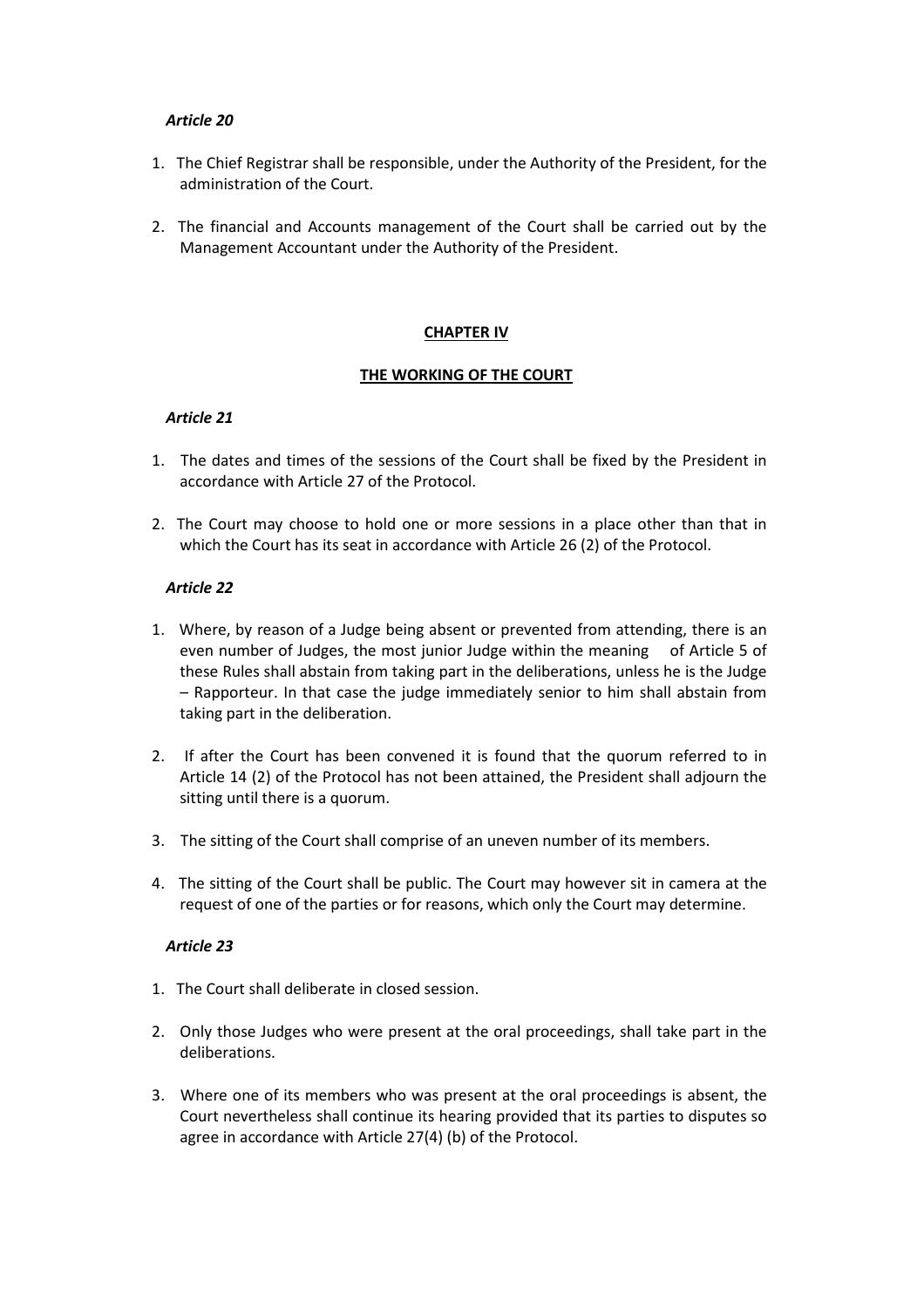- 4. Every Judge taking part in the deliberations shall state his opinion and the reasons for it.
- 5. Any Judge may require that any questions be formulated in the language of his choice and communicated in writing to the Court before being put to the vote.
- 6. The conclusions reached by the majority of the Judges after final discussion shall determine the decision of the Court. Votes shall be cast in reverse order to the order of precedence laid down in Article 5 of these Rules.
- 7. In case of divergent opinions the subject in order of question or interpretation shall be decided by votes.
- 8. Where the deliberations of the Court concern questions of its own administration, it shall be put to vote. The Chief Registrar shall be present, unless the Court decides to the contrary.

- 1. Subject to any special decision of the Court, its vacations shall be as follows:
	- a) from 18 December to 10 January,
	- b) 4days before Easter to 4 days after Easter,

c) From 15 July to 15 September.

- 2. The holidays of the Court shall include Sallah holidays, public holidays and ECOWAS public holiday.
- 3. During the vacations, the functions of the President shall be exercised at the Place where the Court has its seat by the President himself or the Vice President or any other Judge designated in that respect.
- 4. Where necessary, the President may convene the Judges during the vacations.
- 5. The Court shall observe the official holidays of the place where it has its seat.
- 6. The Court may, in proper circumstances, grant leave of absence to any Judge

### **CHAPTER V**

### **LANGUAGES**

### *Article 25*

1. The official languages of the Court shall be the languages of the Community in accordance with Article 87 (2) of the Treaty.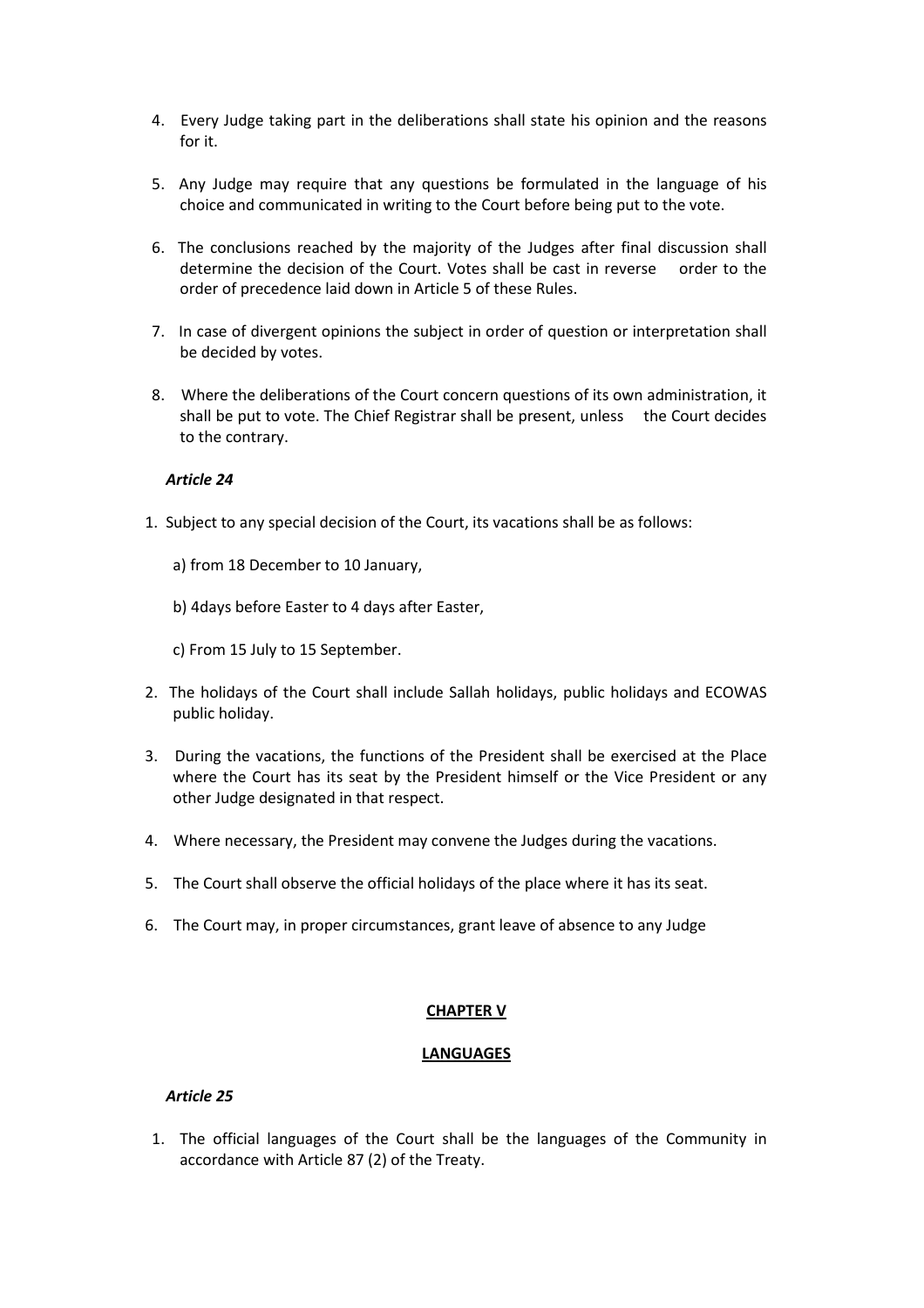- 2. The language of a case shall be chosen by the applicant, except that: Where the defendant is a Member State the language of the case shall be the official language of that State; where that State has more than one official language, the applicant may choose between them.
- 3. The language of the case shall in particular be used in the written and oral pleadings of the parties and in supporting documents, and also in the minutes and decisions of the Court. Any supporting documents expressed in another language must be accompanied by a translation into the language of the case.
- 4. In the case of lengthy documents, translations may be confined to extracts. However, the Court may, of its own motion or at the request of a party, at any time call for a complete or fuller translation.
- 5. Where a witness or expert states that he is unable adequately to express himself in one of the languages referred to in paragraph (1) of this Article, the Court may authorize him to give his evidence in another language.
- 6. The Court may in conducting oral proceedings, use one of the languages referred to in paragraph 1 of this Article other than the language of the case.

- 1. The Chief Registrar shall, at the request of any Judge, or of a party, arrange for anything said or written in the course of the proceedings before the Court to be translated into the languages in Article 25(1).
- 2. Publications of the Court shall be issued in the languages referred to in Article 25(1) of these Rules.

### *Article 27*

The texts of documents drawn up in the language of the Court or in any other language authorized by the Court pursuant to Article 25(1) of these Rules shall be authentic.

### **CHAPTER VI**

### **RIGHTS AND OBLIGATIONS OF AGENTS, ADVISERS AND LAWYERS**

- 1. Agents, advisers and lawyers appearing before the Court or before any judicial authority to which the Court has addressed letters rogatory, shall enjoy immunity in respect of words spoken or written by them concerning the case or the parties.
- 2. Agents, advisers and lawyers shall enjoy the following further privileges and Facilities: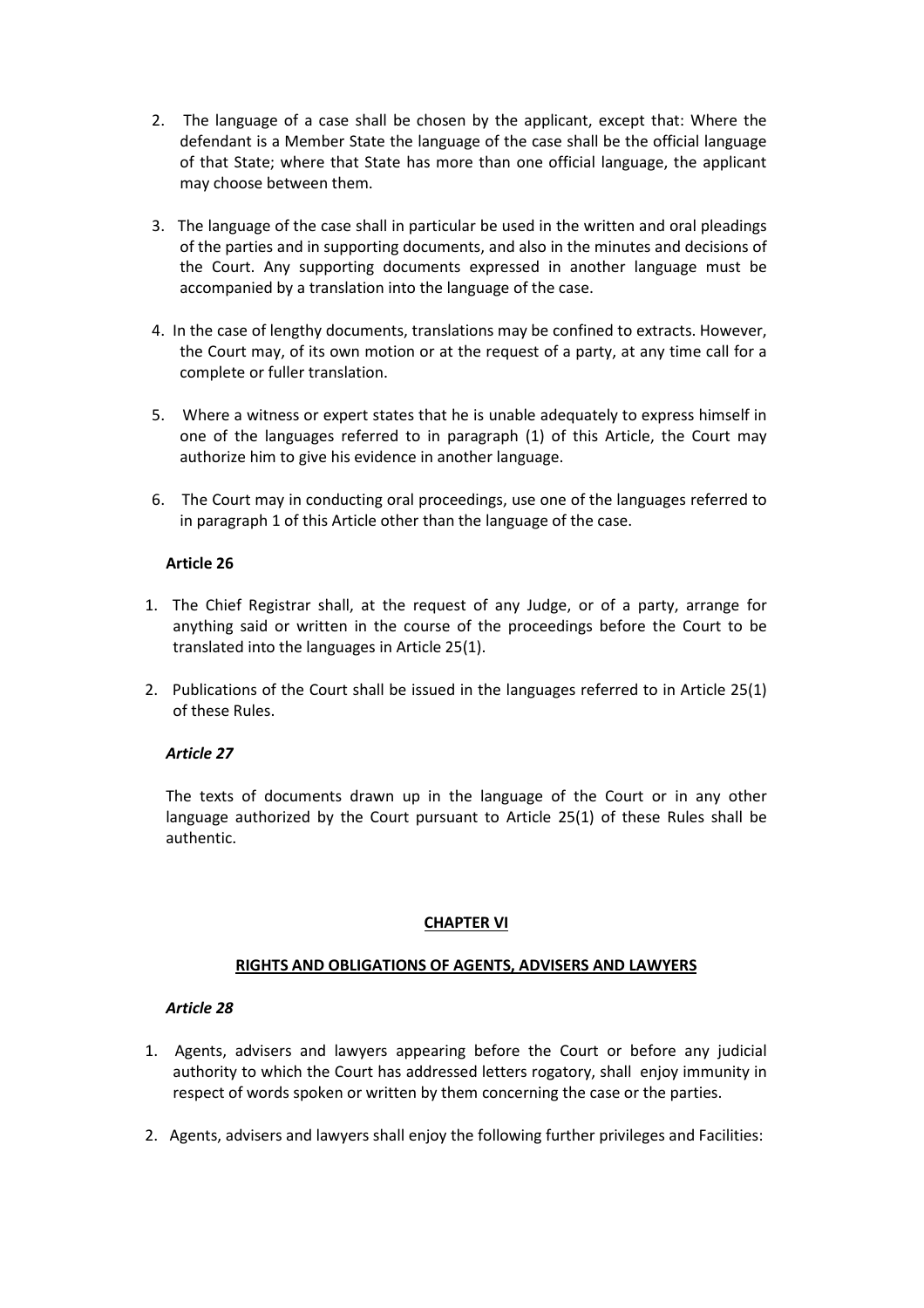- (a) Papers and documents relating to the proceedings shall be exempt from both search and seizure; in the event of a dispute the customs officials or police may seal those papers and documents; they shall then be immediately forwarded to the Court for inspection in the presence of the Chief Registrar and of the person concerned;
- (b) Agents, advisers and lawyers shall be entitled to travel in the course of duty without hindrance.
- (3) The lawyer acting for a party must lodge at the Registry a certificate that he is authorized to practice before a Court of a member State or of another State, which is a party to the Treaty.

In order to qualify for the privileges, immunities and facilities specified in Article 28, persons entitled to them should furnish proof of their status as follows:

- (a) Agents shall produce an official document issued by the party for whom they act, and shall forward without delay a copy thereof to the Chief Registrar.
- (b) Advisers and lawyers shall produce a certificate signed by the Chief Registrar. The validity of this certificate shall be limited to a specified period, which may be extended or curtailed according to the length of the proceedings.

### *Article 30*

- 1. The privileges, immunities and facilities specified in Article 28 of these Rules are granted exclusively in the interests of the proper conduct of proceedings.
- 2. The Court may waive the immunity where it considers that the proper conduct of proceedings will not be hindered thereby.

- 1. Any adviser or lawyer whose conduct towards the Court or a Judge is incompatible with the dignity of the Court, or who uses his rights for purposes other than those for which they were granted, may at any time be excluded from the proceedings by an order of the Court. The person concerned shall be given an opportunity to defend himself. The order shall have immediate effect.
- 2. Where an adviser or lawyer is excluded from the proceedings, the proceedings shall be suspended for a period fixed by the President in order to allow the party concerned to appoint another adviser or lawyer.
- 3. Decisions taken under this Article may be rescinded.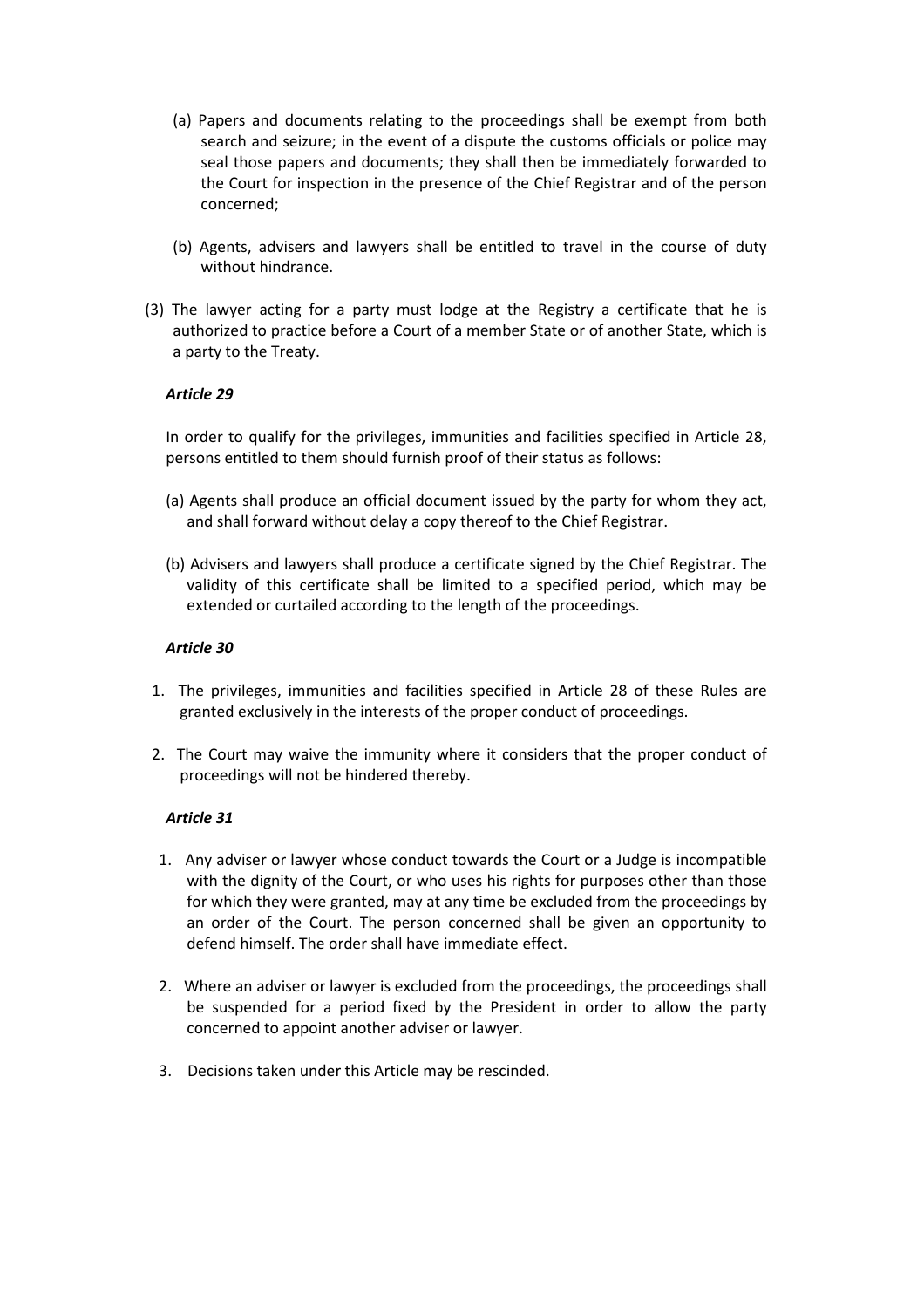#### *TITLE II*

#### **PROCEDURES**

#### **CHAPTER I**

#### **WRITTEN PROCEDURE**

#### *Article 32*

- 1. The original of every pleading must be signed by the party's agent or lawyer. The original, accompanied by all annexes referred to therein, shall be lodged together with five copies for the Court and a copy for every other party to the proceedings. The party lodging them in accordance with Article 11 of the Protocol shall certify copies.
- 2. Institutions shall in addition produce, within time limits laid down by the Court, translations of all pleadings into the other languages provided for by Article 25(1) of these Rules.
- 3. All pleadings shall bear a date. In the reckoning of time limits for taking steps in proceedings, only the date of lodgment at the Registry shall be taken into account.
- 4. To every pleading there shall be annexed a file containing the documents relied on in support of it, together with a schedule listing them.
- 5. Where in view of the length of a document only extracts from it are annexed to the pleading, the whole document or a full copy of it shall be lodged at the Registry.
- 6. Without prejudice to the provisions of paragraphs 1 to 5, the date on which a copy of the signed original of a pleading, including the schedule of documents referred to in paragraph 4, is received at the Registry by telefax or other technical means of communication available to the Court shall be deemed to be the date of lodgment for the purposes of compliance with the time- limits for taking steps in proceedings, provided that the signed original of the pleading, accompanied by the annexes and copies referred to in the second subparagraph of paragraph 1 above, is lodged at the Registry no later than ten days thereafter.

- 1. An application of the kind referred to in Article 11 of the Protocol shall state:
	- (a) the name and address of the applicant;
	- (b) the designation of the party against whom the application is made;
	- (c) the subject- matter of the proceedings and a summary of the pleas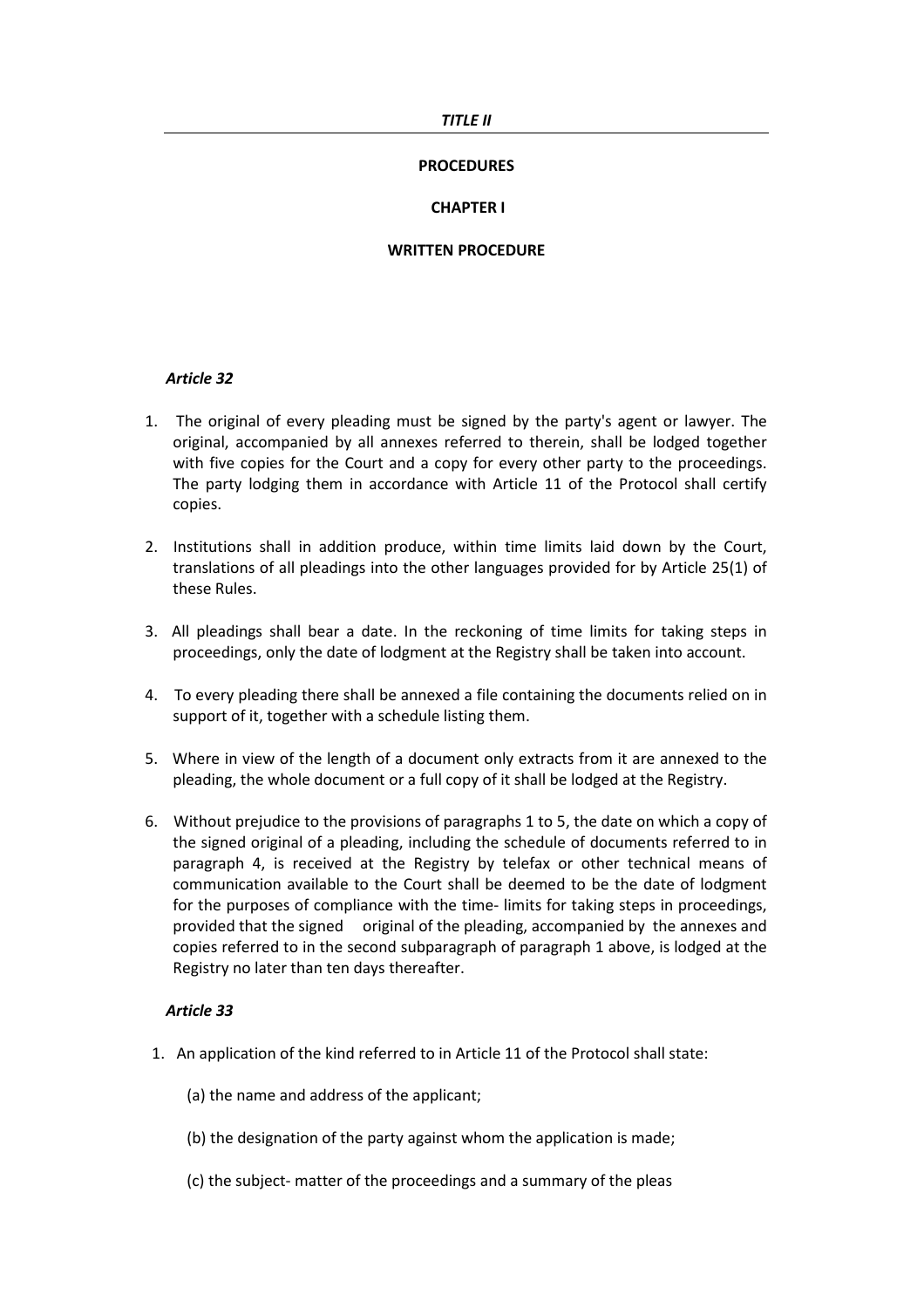in law on which the application is based;

- (d) the form of order sought by the applicant;
- (e) where appropriate, the nature of any evidence offered in support.
- 2. For the purpose of the proceedings, the application shall state an address for service in the place where the Court has its seat and the name of the person who is authorized and has expressed willingness to accept service.
- 3. In addition to*,* or instead of*,* specifying an address for service as referred to in the first subparagraph; the application may state that the lawyer or agent agrees that service is to be effected on him by telefax or other technical means of communication.
- 4. If the application does not comply with the requirements referred to in the first and second subparagraphs, all service on the party concerned for the purpose of the proceedings shall be effected, for so long as the defect has not been cured, by registered letter addressed to the agent or lawyer of that party. By way of derogation from Article 77(1), service shall then be deemed to be duly effected by the lodging of the registered letter at the post office of the place where the Court has its seat.
- 5. The application shall be accompanied, where appropriate, by the documents Specified in the first paragraph of Article 15 of the protocol.
- 6. If the application does not comply with the requirements set out in paragraphs 1 to 4 of this Article, the Chief Registrar shall prescribe a period not more than thirty days within which the applicant is to comply with them whether by putting the application itself in order or by producing any of the above-mentioned documents.
- 7. If the applicant fails to put the application in order or to produce the required documents within the time prescribed, the Court shall, after hearing the party, decide whether the non-compliance with these conditions renders the application formally inadmissible.

### *Article 34*

The application shall be served on the defendant. In a case where Article 33 (6) applies, service shall be affected as soon as the application has been put in order.

- 1. Within one month after service on him of the application, the defendant shall lodge a defense, stating:
	- (a) the name and address of the defendant;
	- (b) The arguments of fact and law relied on;
	- (c) the form of order sought by the defendant;
	- (d) the nature of any evidence offered by him.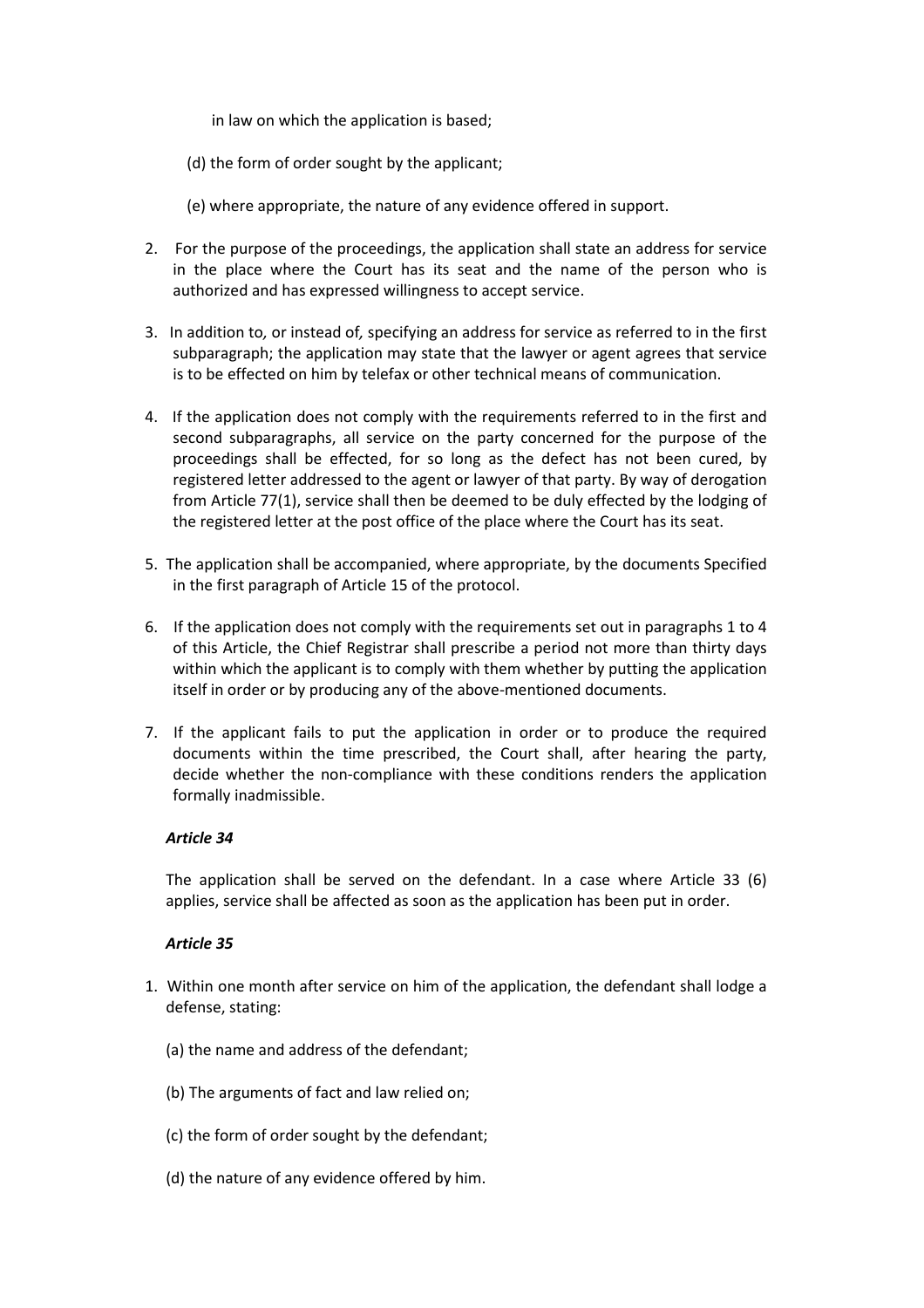The provisions of Article 32 of these Rules shall apply to the defense.

2. The time limit laid down in paragraph 1 of this Article may be extended by the President on a reasoned application by the defendant.

### *Article 36*

- 1. The application initiating the proceedings and the defense may be supplemented by a reply to be filed within one month from the date of receipt of the defence and by a rejoinder by the defendant within one month from the date of the receipt of the reply by the applicant.
- 2. The time limits laid down in paragraph 1 of this Article may be extended by the President.

# *Article 37*

- 1. In reply or rejoinder a party may offer further evidence. The party must, however, give reasons for the delay in offering it.
- 2. No new plea in law may be introduced in the course of proceedings unless it is based on matters of law or of fact which come to light in the course of the procedure.
- 3. If in the course of the procedure one of the parties puts forward a new plea in law which is so based, the President may, even after the expiry of the normal procedural time- limits, acting on a report of the Judge - Rappoteur and after hearing the parties, allow the other party time to answer on that plea.
- 4. The decision on the admissibility of the plea shall be reserved for the final judgment.

### *Article 38*

- 1. The Court may, at any time, after hearing the parties, order that two or more cases concerning the same subject matter shall, on account of the connection between them, be joined for the purposes of the written or oral procedure or of the final judgment.
- 2. The cases may subsequently be disjoined.

### *Article 39*

- 1. The President shall fix a date on which the Judge Rappoteur is to present his preliminary report to the Court, either
	- (a) After the rejoinder has been lodged, or

(b) Where no reply or no rejoinder has been lodged within the time limit fixed in Accordance with Article 59 of these rules, or

(c) Where the party concerned has waived his right to lodge a reply or rejoinder, or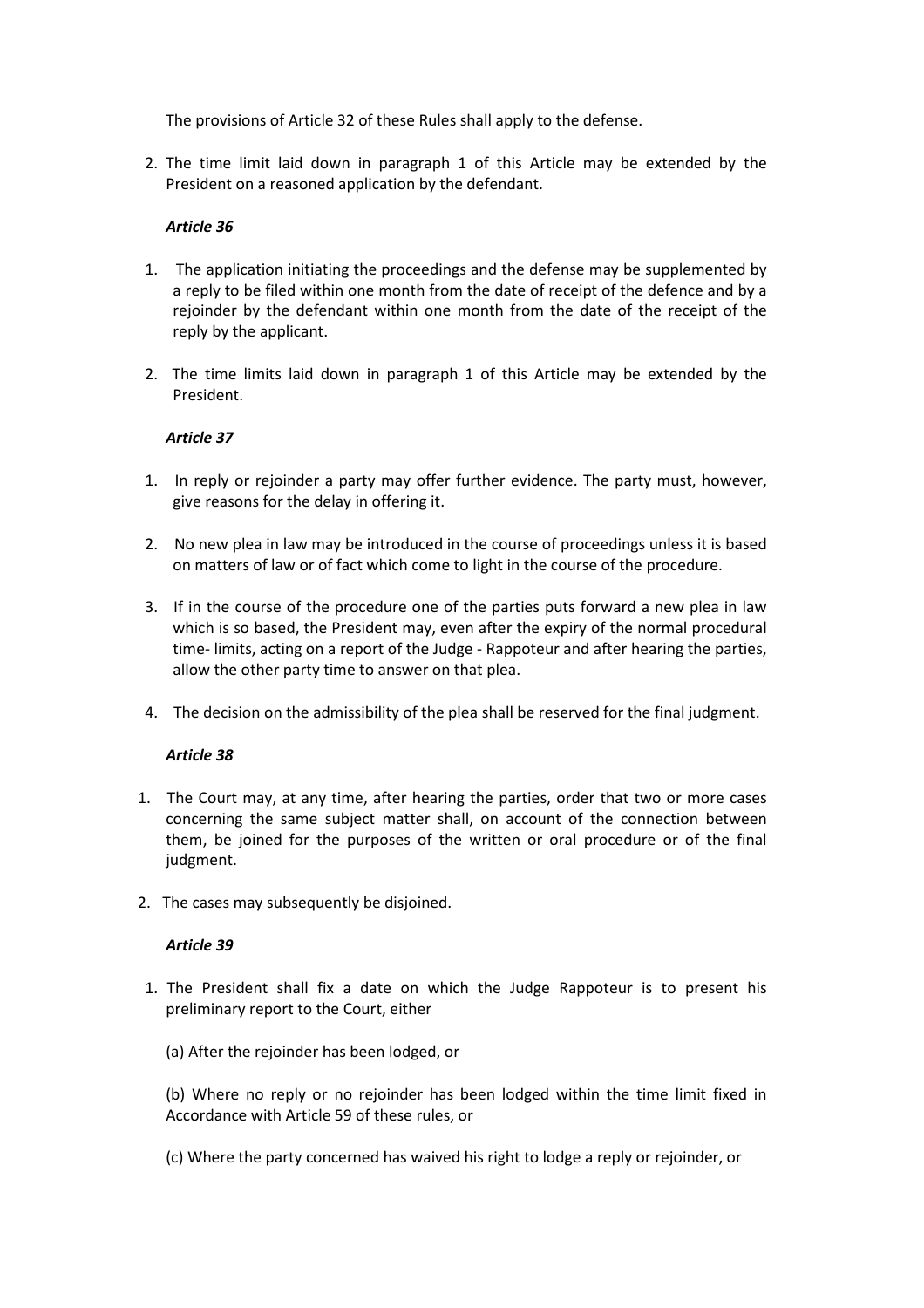(d) Where the expedited procedure referred to in Article 59 is to be applied, when the President fixes a date for the hearing.

- 2. The preliminary report shall contain recommendations as to whether a preparatory inquiry or any other preparatory step should be undertaken It shall also contain a relief, if any, as to the possible omission of the oral part of the procedure as provided for in Article 53. of these rules.
- 3. The Court shall decide, what action to take upon the recommendations of the Judge Rappoteur.

### *Article 40*

- 1. Without prejudice to any special provisions laid down in these Rules, the procedure before the Court shall also include an oral part. However, after the pleadings referred to in Article 32 - 39 as the case may be, have been lodged, the Court, acting on the application of a party setting out the reasons for which he wishes to be heard, may decide otherwise.
- 2. The application shall be submitted within a period of one month from notification to the party of the close of the written procedure. The President may extend that period.

# **CHAPTER II**

### **PREPARATORY INQUIRIES AND OTHER PREPARATORY MEASURES**

### **Section 1: Measures of inquiry**

- 1. The Court shall decide the measures of inquiry that it considers appropriate. Before the Court decides on the measures of inquiry the parties shall be heard.
- 2. Without prejudice to Article 16 of the protocol the following measures of inquiry may be adopted:
	- (a) The personal appearance of the parties;
	- (b) A request for information and production of documents;
	- (c) Oral testimony;
	- (d) The commissioning of an expert's report;
	- (e) An inspection of the place or thing in question.
- 3. The measures of inquiry that the Court has ordered shall be conducted by the Court itself. The Court and parties shall take part in the measures of inquiry.
- 4. Evidence may be submitted in rebuttal and previous evidence may be amplified.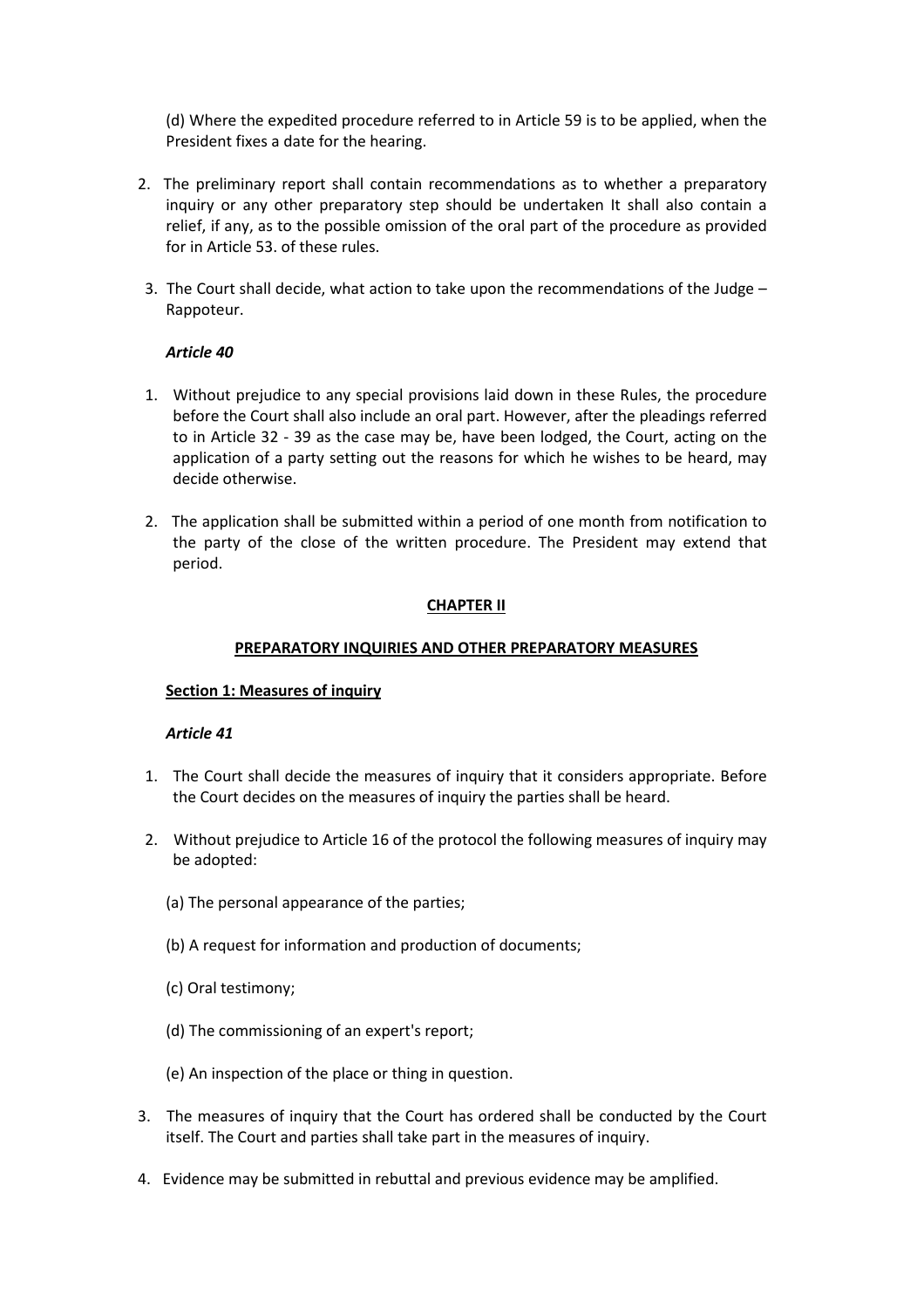The parties shall be entitled to attend the measures of inquiry.

### **Section 2: The summoning and examination of witnesses and experts**

### *Article 43*

- 1. The Court may, either of its own motion or on application by a party, order that witnesses prove certain facts. The order of the Court shall set out the facts to be established.
- 2. The Court may summon a witness of its own motion or on application by a party to attend.
- 3. An application by a party for the examination of a witness shall state precisely about what facts and for what reasons the witness should be examined.
- 4. The witness shall be summoned by an order of the Court containing the following information:
	- (a) The surname, forenames, description and address of the witness;
	- (b) An indication of the facts about which the witness is to be examined;

(c) Where appropriate, particulars of the arrangements made by the Court for Reimbursement of expenses incurred by the witness, and of the penalties, which may be imposed on defaulting witnesses.

- 5. The order shall be served on the parties and the witnesses.
- 6. The Court may make the summoning of a witness for whose examination a party has applied conditional upon the deposit with the Registry of the Court of a sum sufficient to cover the taxed costs thereof; the Court shall fix the amount of the payment. The Registry shall advance the funds necessary in connection with the examination of any witness summoned by the Court of its own motion.
- 7. After the identity of the witness has been established, the President shall inform him that he will be required to vouch the truth of his evidence in the manner laid down in these Rules.
- 8. The witness shall give his evidence to the Court, the parties having been given notice to attend. After the witness has given his main evidence the President may, at the request of a party or of his own motion, put questions to him.
- 9. The other Judges may do likewise. Subject to the control of the President, the representatives of the parties may put questions to witnesses.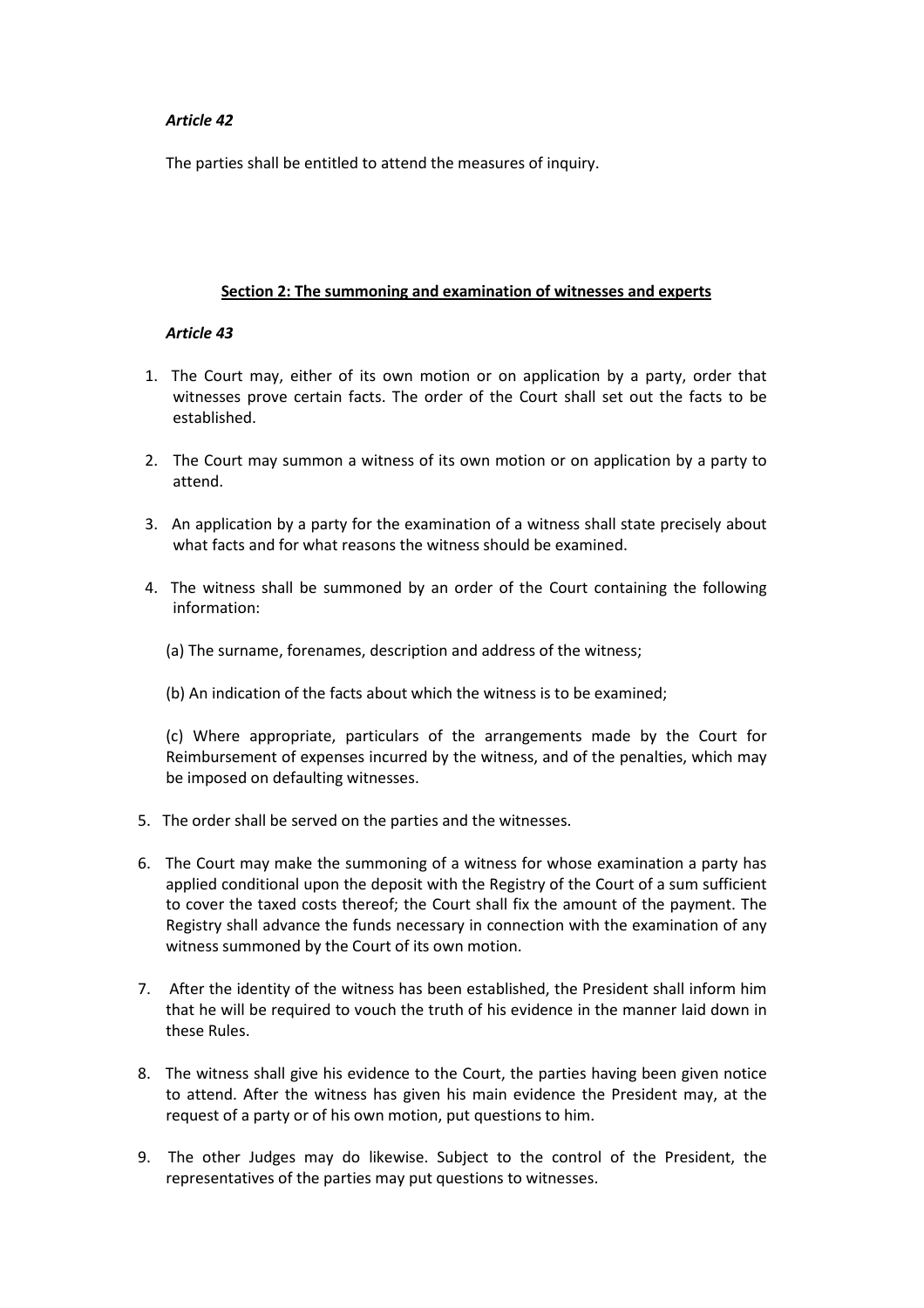10. Before giving his evidence, the witness shall take the following oath:

"I swear or declare that I will speak the truth, the whole truth and nothing but the truth."

11. The Chief Registrar shall draw up minutes in which the evidence of each witness is reproduced.

(i) The minutes shall be signed by the President and by the Chief Registrar. Before the minutes are thus signed, witnesses must be given an opportunity to check the content of the minutes and to sign them. The minutes shall constitute an official record.

(ii) Proceedings may be recorded by any modern technological means.

# *Article 44*

- 1. Witnesses who have been duly summoned shall obey the summons and attend for examination.
- 2. If a witness who has been duly summoned fails to appear before the Court, the Court may impose upon him a pecuniary penalty not exceeding UA 1 0001 and may order that a further summons be served on the witness at his own expense.
- 3. The same penalty may be imposed upon a witness who, without good reason, refuses to give evidence or to take the oath or where appropriate to make a solemn affirmation equivalent thereto.
- 4. If the witness proffers a valid excuse to the Court, the pecuniary penalty imposed on him may be cancelled. The pecuniary penalty imposed may be reduced at the request of the witness where he establishes that it is disproportionate to his income.

- 1. The Court may order that an expert's report be obtained. The order appointing the expert shall define his task and set a time limit within which he is to make his report.
- 2. The expert shall receive a copy of the order, together with all the documents necessary for carrying out his task. He shall be under the supervision of the Judge - Rappoteur, who may be present during his investigation and who shall be kept informed of his progress in carrying out his task.
- 3. The Court may request the parties or one of them to lodge security for the costs of the expert's report.
- 4. At the request of the expert, the Court may order the examination of witnesses. Their examination shall be carried out in accordance with Article 43 of these Rules.
- 5. The expert may give his opinion only on points, which have been expressly referred to him.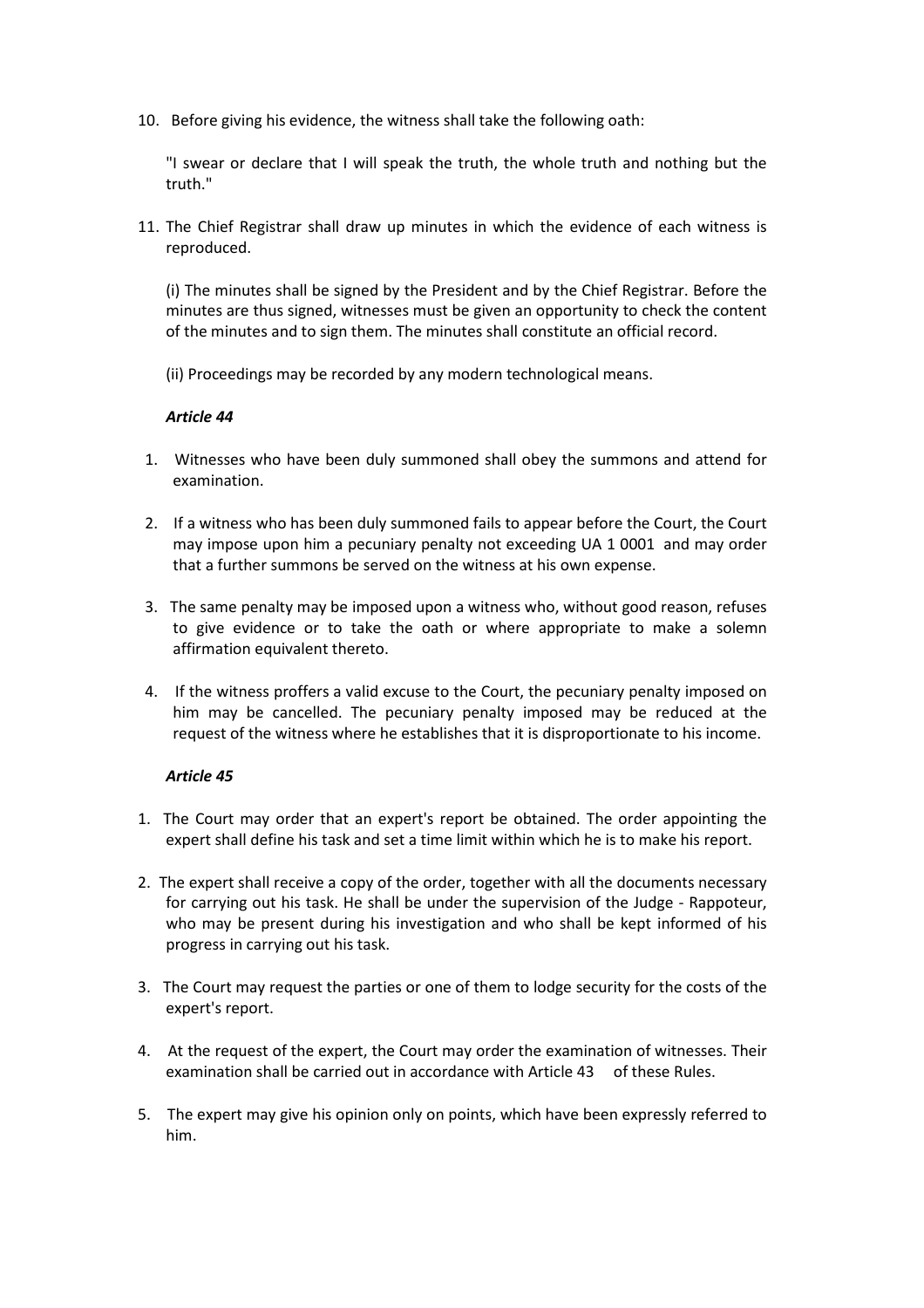- 6. After the expert has made his report, the Court may order that he be examined, the parties having been given notice to attend.
- 7. Subject to the control of the President, questions may be put to the expert by the representatives of the parties.
- 8. Before carrying out his task, the expert shall take the following oath in written form or before the Court:

**"**I swear or declare that I shall conscientiously and impartially carry out my task**"**.

### *Article 46*

- 1. If one of the parties objects to a witness or to an expert on the ground that he is not a competent or proper person to act as witness or expert or for any other reason, or if a witness or expert refuses to give evidence or, to take the oath or to make a solemn affirmation equivalent thereto, the matter shall be resolved by the Court.
- 2. An objection to a witness or to an expert shall be raised within two weeks after service of the order summoning the witness or appointing the expert; the statement of objection must set out the grounds of objection and indicate the nature of any evidence offered.

# *Article 47*

Witnesses and Experts summoned by the Court shall be entitled to reimbursement of their travel and subsistence expenses. The Registry of the Court may make a payment to them towards these expenses in advance.

### *Article 48*

The Court may, on application by a party or of its own motion, issue letters rogatory for the examination of witnesses or experts.

- 1. The Chief Registrar shall draw up minutes of every hearing. The minutes shall be signed by the President and by the Chief Registrar and shall constitute an official record.
- 2. The parties may inspect the minutes and any expert's report at the Registry and obtain copies at their own expense.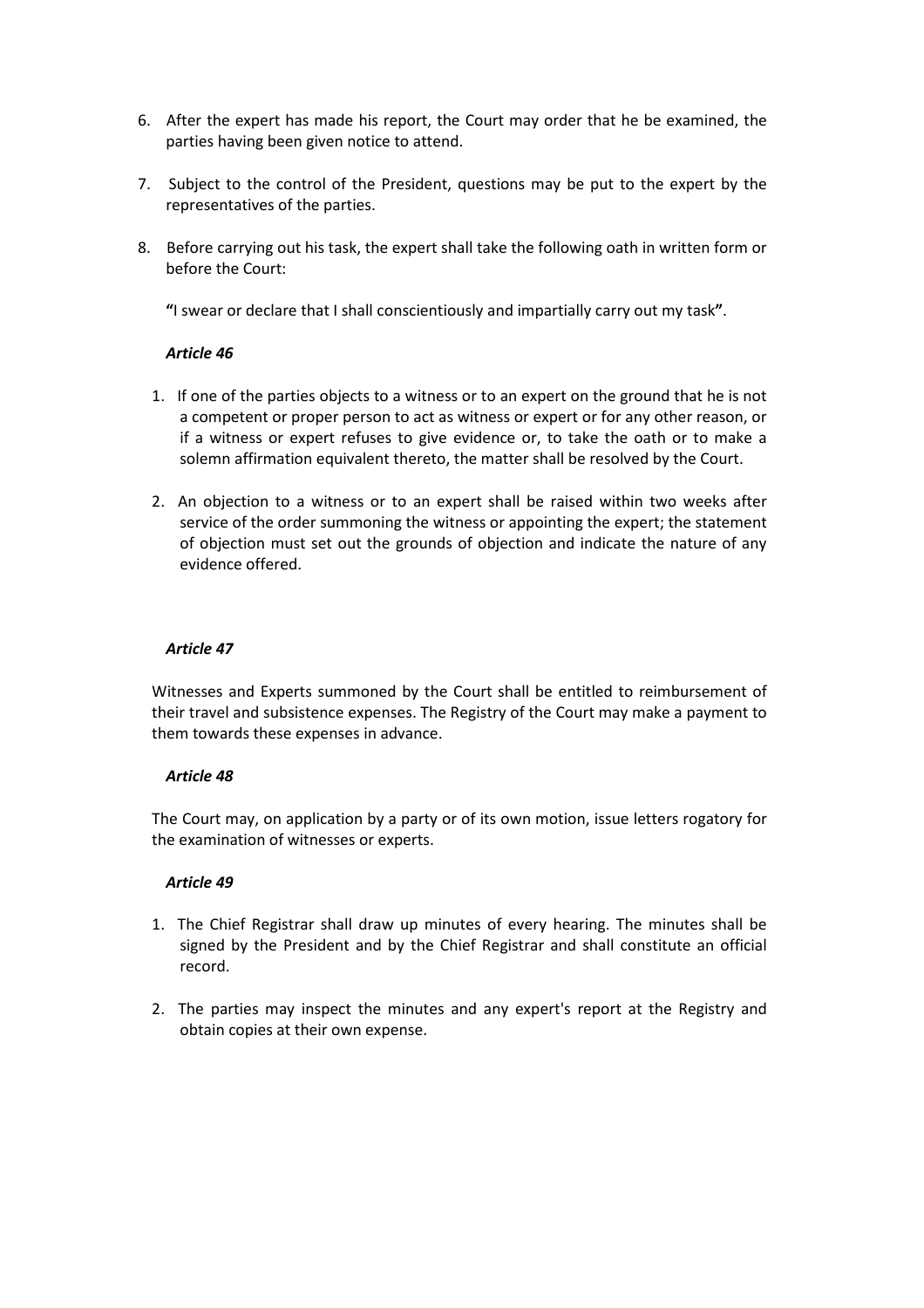# **Section 3 Closure of the preparatory inquiry**

### *Article 50*

- 1. Unless the Court prescribes a period within which the parties may lodge written observations, the President shall fix the date for the opening of the oral procedure after the preparatory inquiry has been completed.
- 2. Where a period had been prescribed for the lodging of written observations, the President shall fix the date for the opening of the oral procedure after that period has expired.

# **Section 4: Preparatory Measures**

# *Article 51*

The Court may request the parties to submit within a specified period all such information relating to the facts, and all such documents or other Particulars, as they may consider relevant. The information and/or documents provided shall be communicated to the other parties.

### **CHAPTER III**

# **ORAL PROCEDURE**

# *Article 52*

- 1. Subject to the priority of decisions provided for in these Rules, the Court shall deal with the cases before it in the order in which the preparatory inquiries in them have been completed. Where the preparatory inquiries in several cases are completed simultaneously, the order in which they are to be dealt with shall be determined by the dates of entry in the register of the applications initiating them respectively.
- 2. The President may in special circumstances order that a case be given priority over others. The President may in special circumstances, after hearing the parties, either on his own initiative or at the request of one of the parties, defer a case to be dealt with at a later date. On a joint application by the parties the President may order that a case be deferred.

### *Article 53*

- 1. The proceedings shall be opened and directed by the President, who shall be responsible for the proper conduct of the hearing.
- 2. The oral proceedings in cases heard *in camera* shall not be published.

### *Article 54*

1. The President may in the course of the hearing put questions to the agents, advisers or lawyers of the parties.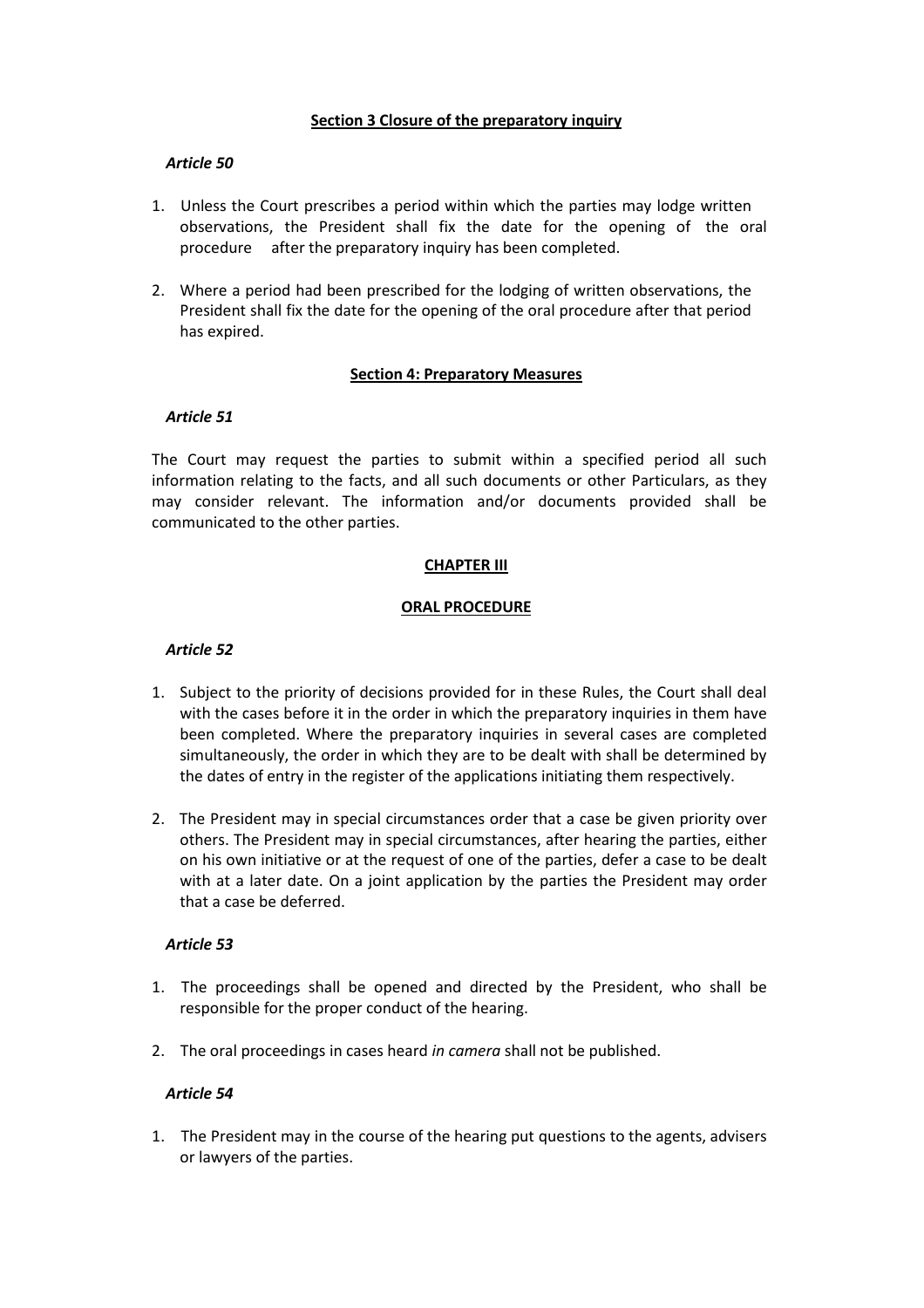2. The other Judges may do likewise.

### *Article 55*

A party may address the Court only through his agent, adviser or lawyer.

### *Article 56*

After the conclusion by the parties, the President shall declare the oral procedure closed.

# *Article 57*

- 1. The Court may at any time, in accordance with these rules, after hearing the parties, order any measure of inquiry to be taken or that a previous inquiry be repeated or expanded.
- 2. The Court may direct the Judge Rappoteur to carry out the measures so ordered.

# *Article 58*

The Court may order the reopening of the oral procedure.

# **CHAPTER IV**

### **EXPEDITED PROCEDURES**

- 1. On application by the applicant or the defendant, the President may exceptionally decide, on the basis of the facts before him and after hearing the other party, that a case is to be determined pursuant to an expedited procedure derogating from the provisions of these Rules, where the particular urgency of the case requires the Court shall give its ruling with the minimum of delay.
- 2. An application for a case to be decided under an expedited procedure shall be made by a separate document lodged at the same time as the application initiating the proceedings or the defense, as the case may be.
- 3. Under the expedited procedure, the originating application and the defense may be supplemented by a reply and a rejoinder only if the President considers this to be necessary.
- 4. An intervener may lodge a statement in intervention only if the President considers this to be necessary.
- 5. Once the defense has been lodged or, if the decision to adjudicate under an Expedited procedure is not made until after that pleading has been lodged, once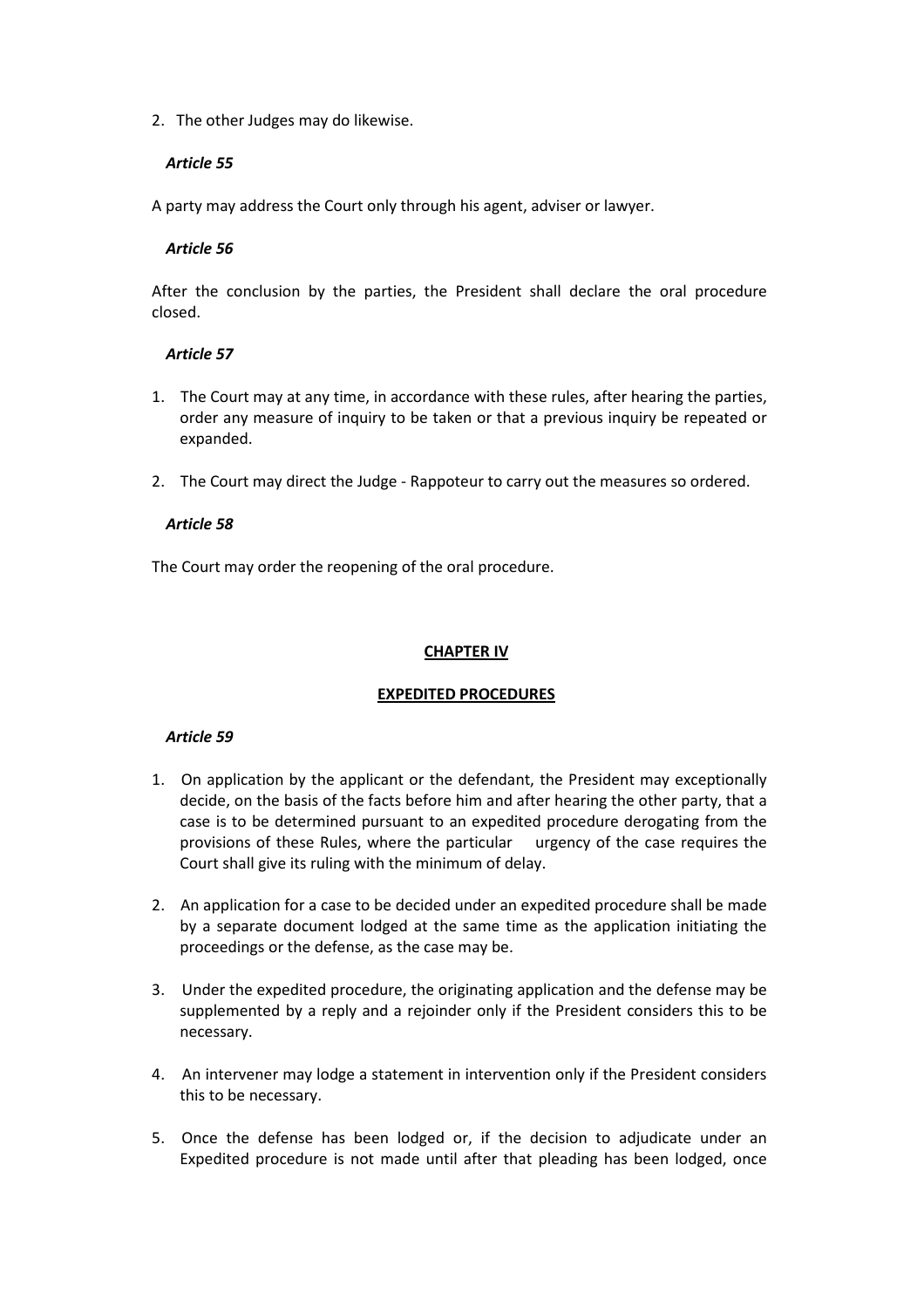that decision has been taken, the President shall fix a date for the hearing, which shall be communicated forthwith to the parties.

- 6. He may postpone the date of the hearing where the organization of measures of inquiry or of other preparatory measures so requires.
- 7. Without prejudice to rules, the parties may supplement their arguments and offer further evidence in the course of the oral procedure. They must, however, give reasons for the delay in offering such further evidence.
- 8. The Court shall give its ruling after hearing the parties.

### **CHAPTER V**

#### **JUDGMENTS**

#### *Article 60*

The judgment shall contain:

- 1. a statement that is the judgment of the Court,
- 2. the date of its delivery,
- 3. the names of the President and of the Judges taking part in it,
- 4. the name of the parties,
- 5. he name of the Chief Registrar,
- 6. the description of the parties,
- 7. the names of the agents, advisers and lawyers of the parties,
- 8. a statement of the forms of order sought by the parties,
- 9. a statement that the parties have been heard,
- 10. a summary of the facts,
- 11. the grounds for the decision.
- 12. the operative part of the judgment, including the decision as to costs.

- 1. The judgment shall be delivered in open court.
- 2. The parties shall be given notice to attend to hear it.
- 3. The original of the judgment, signed by the President, and by the Judges who took part in the deliberations and by the Chief Registrar, shall be sealed and deposited at the Registry.
- 4. The parties shall be served with certified copies of the judgment.
- 5. The Chief Registrar shall record on the original of the judgment the date on which it was delivered.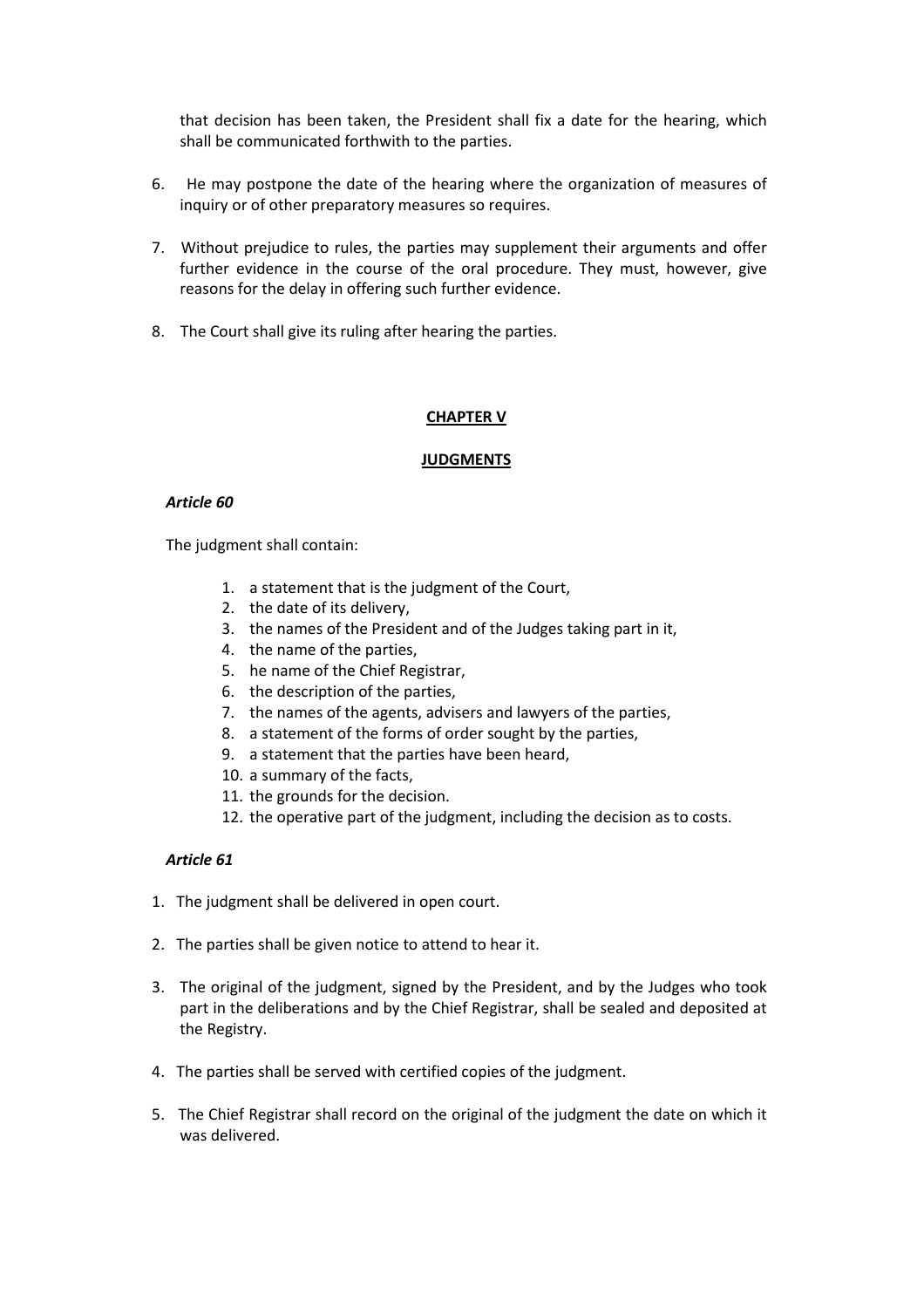The judgment shall be binding from the date of its delivery.

# *Article 63*

- 1. Without prejudice to the provisions relating to the interpretation of judgments the Court may, of its own motion or on application by a party made within one month after the delivery of a judgment, rectify clerical mistakes, errors in calculation and obvious slips in it.
- 2. The parties whom the Chief Registrar shall duly notify may lodge written observations within a time prescribed by the President.
- 3. The original of the rectification order shall be annexed to the original of the rectified judgment. A note of this order shall be made in the margin of the original of the rectified judgment.

# *Article 64*

- 1. Where the Court omits to give a decision on a specific head of claim or on costs, any party may within a month after service of the judgment apply to the Court to supplement its judgment.
- 2. The application shall be served on the opposite party who has one month within which to lodge written observations. The time limit laid down in paragraphs 1 and 2 of this Article may be extended by the President on a reasoned application by the party.
- 3. After these observations have been lodged, the Court shall decide both on the admissibility and on the substance of the application.

### *Article 65*

The Chief Registrar shall arrange for the publication of reports of cases before the Court.

### **CHAPTER VI**

### **COSTS**

- 1. A decision as to costs shall be given in the final judgment or in the order, which closes the proceedings.
- 2. The unsuccessful party shall be ordered to pay the costs if they have been applied for in the successful party's pleadings.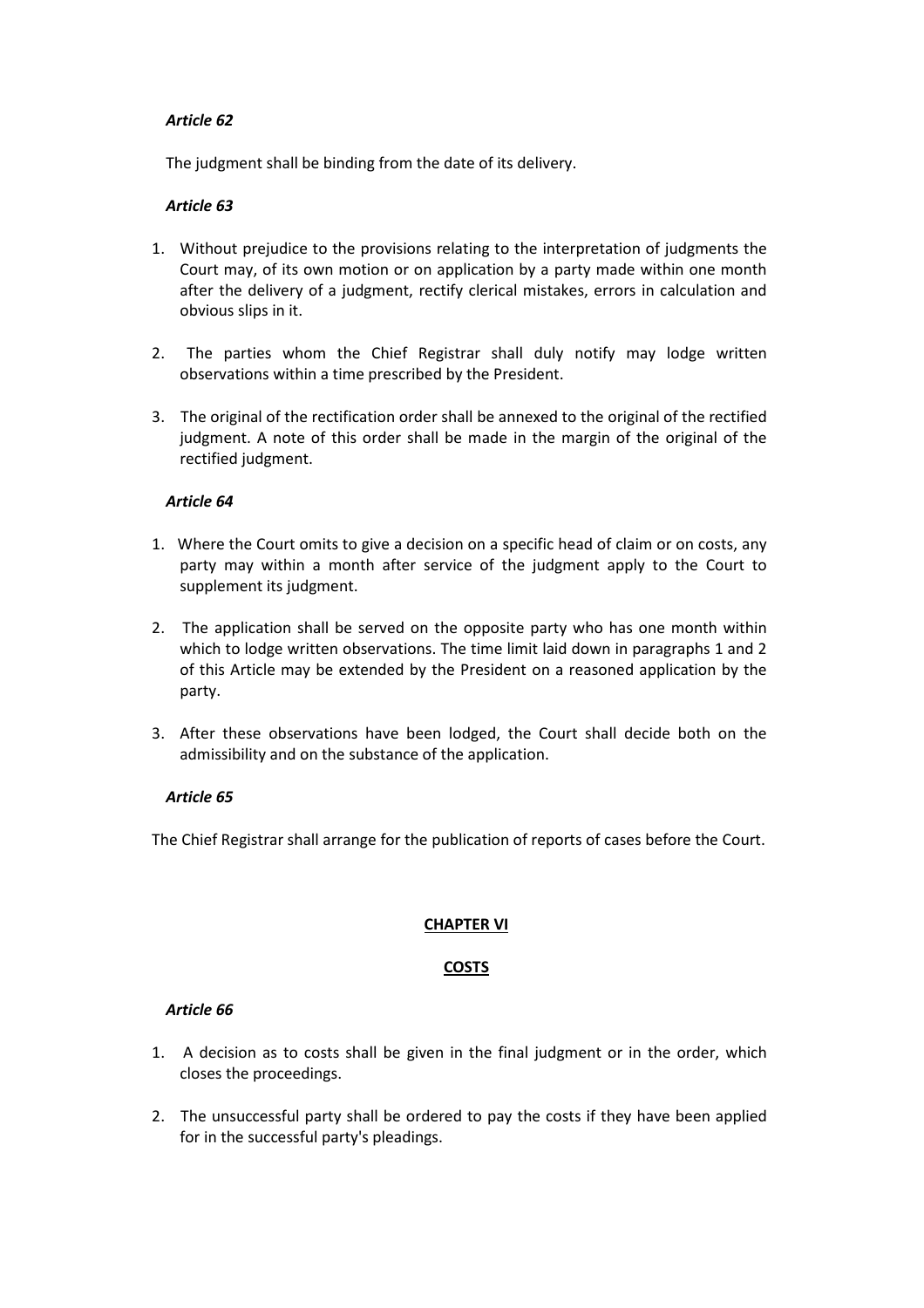- 3. Where there are several unsuccessful parties the Court shall decide how the costs are to be shared.
- 4. Where each party succeeds on some and fails on other heads, or where the Circumstances are exceptional; the Court may order that the costs be shared or that the parties bear their own costs.
- 5. The Court may order a party, even if successful, to pay costs which the Court considers that party to have unreasonably or vexatious caused the opposite party to incur.
- 6. The Member States and institutions which intervene in the proceedings shall bear their own costs.
- 7. The Court may order an intervener other than those mentioned in the preceding subparagraphs to bear his own costs.
- 8. A party who discontinues or withdraws from proceedings shall be ordered to pay the costs if they have been applied for in the other party's observations on the discontinuance.
- 9. However, upon application by the party who discontinues or withdraws from proceedings, the costs shall be borne by the other party if this appears justified by the conduct of that party.
- 10. Where the parties have come to an agreement on costs, the decision as to costs shall be in accordance with that agreement.
- 11. If costs are not claimed, the parties shall bear their own costs.
- 12. Where a case does not proceed to judgment the costs shall be in the discretion of the Court.

Costs necessarily incurred by a party in executing a judgment or order of the Court shall be refunded by the opposite party on the scale in force in the State where the execution takes place.

### *Article 68*

Proceedings before the Court shall be free of charge, except that:

(a) Where a party has caused the Court to incur avoidable costs the Court may, after hearing the parties, order that party to refund them;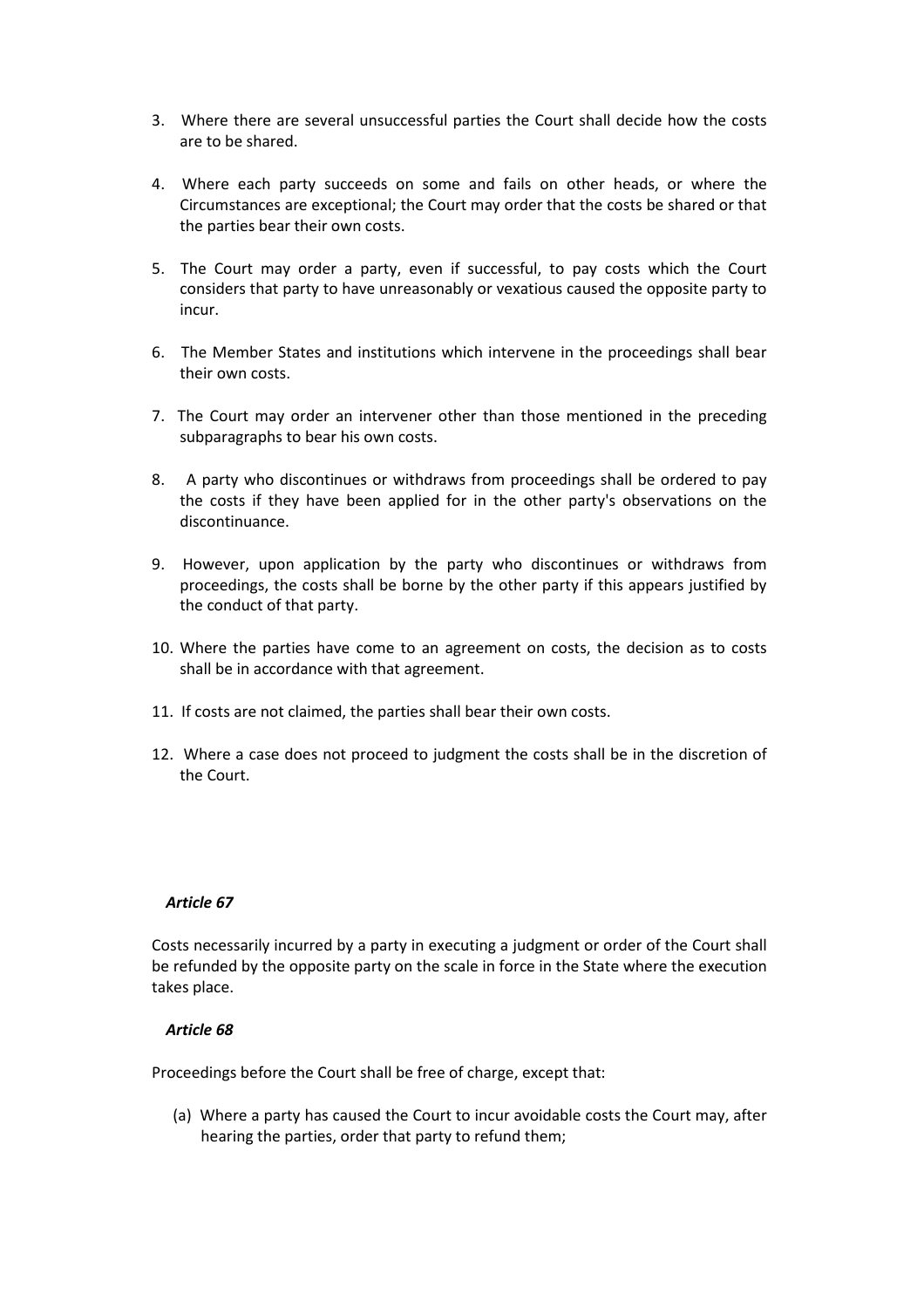(b) Where copying or translation work is carried out at the request of a party, the cost shall, in so far as the Chief Registrar considers it excessive, be paid for by that party on the scale of charges referred to in Article 13(5) of these Rules.

### *Article 69*

Without prejudice to the preceding Article, the following shall be regarded as recoverable costs:

- (a) Sums payable to witnesses and experts under Article 47 of these Rules;
- (b) Expenses necessarily incurred by the parties for the purpose of the proceedings, in particular the travel and subsistence expenses and the remuneration of agents, advisers or lawyers.

### *Article 70*

- 1. If there is a dispute concerning the costs to be recovered, the Court shall, on application by the party concerned and after hearing the opposite party , make an order.
- 2. The parties may, for the purposes of enforcement, apply for an authenticated copy of the order.

### *Article 71*

- 1. Sums due from the Registry of the Court shall be paid in the currency of the country where the Court has its seat.
- 2. At the request of the person entitled to any sum, it shall be paid in the currency of the country where the expenses to be refunded were incurred or where the steps in respect of which payment is due were taken.
- 3. Other debtors shall make payment in the currency of their country of origin.
- 4. Conversions of currency shall be made at the official rates of exchange ruling on the day of payment in the country where the Court has its seat.

### **CHAPTER VII**

#### **DISCONTINUANCE**

### *Article 72*

If, before the Court has given its decision, the parties reach a settlement of their dispute and intimate to the Court the abandonment of their claims, the President shall order the case to be removed from the register and shall give a decision as to costs in accordance with Article 66(8), having regard to any proposals made by the parties on the matter.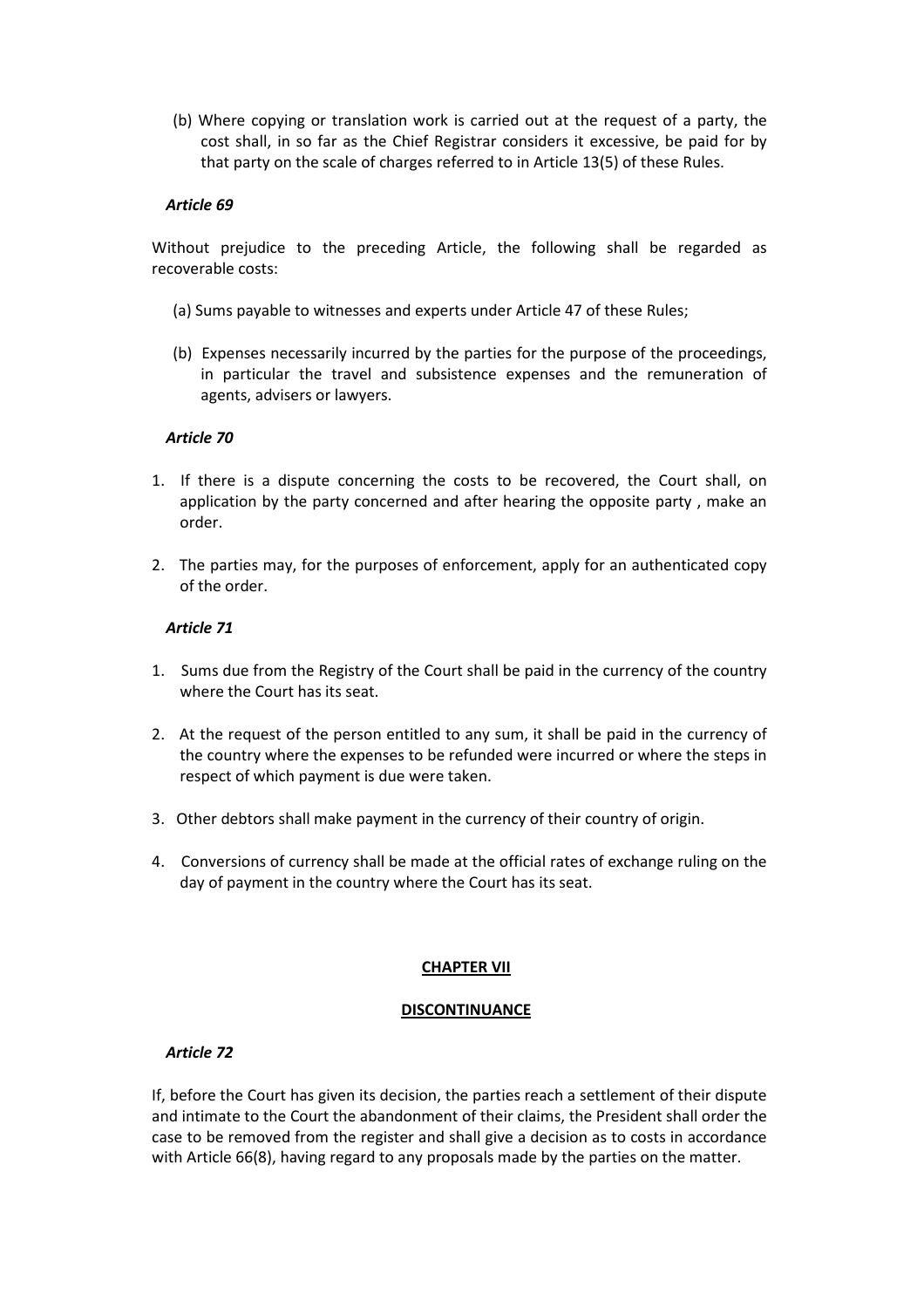If the applicant informs the Court in writing that he wishes to discontinue the proceedings, the President shall order the case to be removed from the register and shall give a decision as to costs in accordance with Article 66(8) of these Rules.

# **CHAPTER VIII**

### **SERVICE**

- 1. Where these Rules require that a document be served on a person, the Chief Registrar shall ensure that service is effected at that person's address for service either by the dispatch of a copy of the document by registered post with a form for acknowledgement of receipt or by personal delivery of the copy against a receipt.
- 2. The Chief Registrar shall prepare and certify the copies of documents to be served, save where the parties themselves supply the copies in accordance with Article 32(1) of these Rules.
- 3. Where, in accordance with the second subparagraph of Article 33(3), the addressee has agreed that service is to be effected on him by telefax or other technical means of communication, any procedural document other than a judgment or order of the Court may be served by the transmission of a copy of the document by such means.
- 4. Where, for technical reasons or on account of the nature or length of the document, such transmission is impossible or impracticable, the document shall be served, if the addressee has failed to state an address for service, at his address in accordance with the procedures laid down in paragraph 1 of this article.
- 5. The addressee shall be so advised by telefax or other technical means of communication.
- 6. Service shall then be deemed to have been effected on the addressee by registered post on the tenth day following the lodging of the registered letter at the post office of the place where the Court has its seat, unless it is shown by the acknowledgement of receipt that the letter was received on a different date or the addressee informs the Chief Registrar, within three weeks of being advised by telefax or other technical means of communication, that the document to be served has not reached him.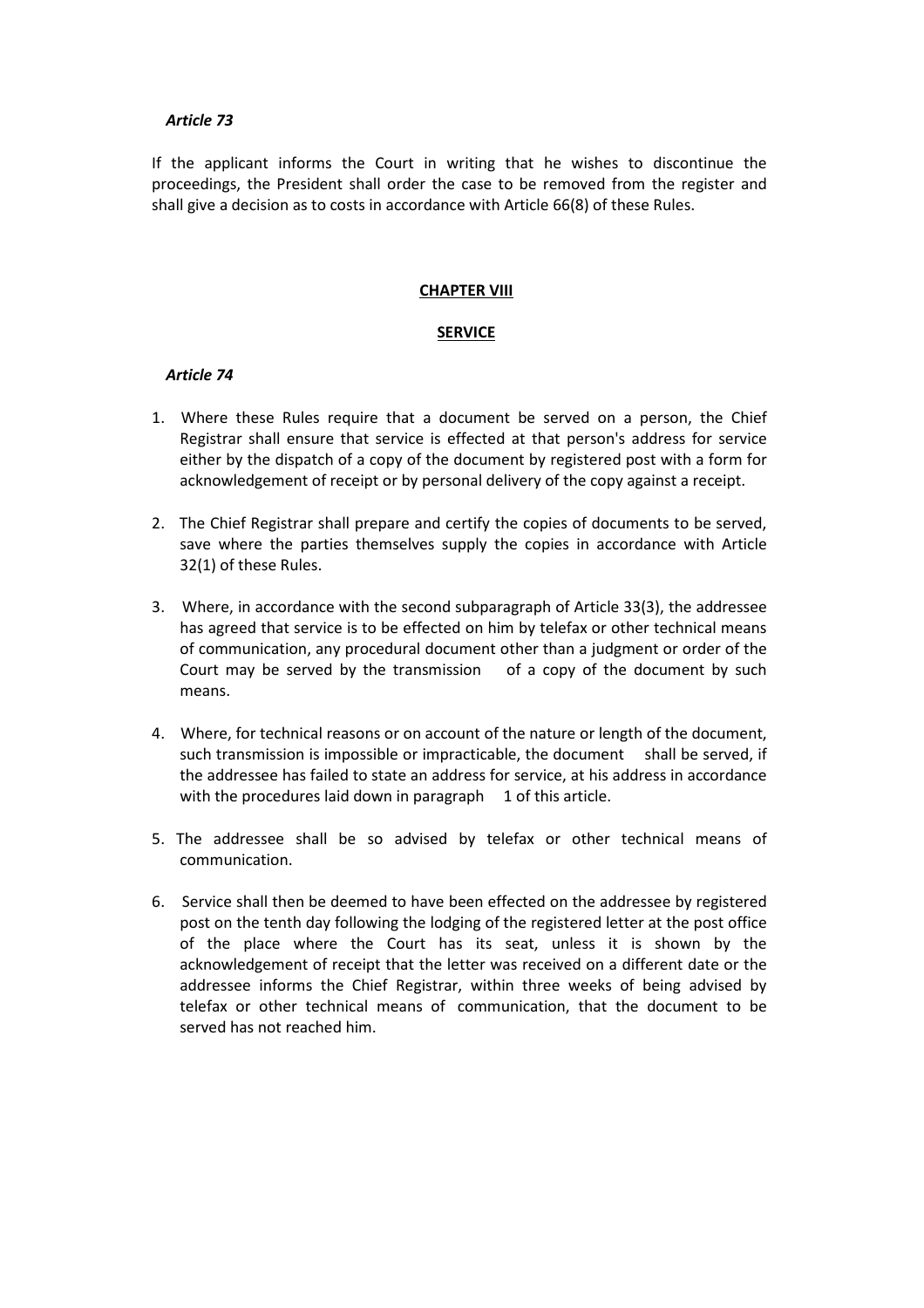### **CHAPTER IX**

### **TIME-LIMITS**

# **Ar***ticle 75*

- 1. Any period of time prescribed by the Community Treaty or , the Court or these Rules for the taking of any procedural step shall be reckoned as follows:
	- (a) where a period expressed in days, weeks, months or years is to be calculated from the moment at which an event occurs or an action takes place, the day during which that event occurs or that action takes place shall not be counted as falling within the period in question;
	- (b) a period expressed in weeks, months or in years shall end with the expiry of Whichever day in the last week, month or year is the same day of the week, or falls on the same date, as the day during which the event or action from which the period is to be calculated occurred or took place. If, in a period expressed in months or in years, the day on which it should expire does not occur in the last month, the period shall end with the expiry of the last day of that month;
	- (c) Where a period is expressed in months and days, it shall first be reckoned in whole months, then in days;
	- (d) Periods shall include official holidays, Sundays and Saturdays;
	- (e) Periods shall not be suspended during the judicial vacations.
- 2. If the period would otherwise end on a Saturday, Sunday or an official holiday, it shall be extended until the end of the first following working day. A list of official holidays drawn up by the Court shall be published in the *Official Journal of the Community.*

### *Article 76*

- 1. Where the period of time allowed for initiating proceedings against a measure Adopted by an institution runs from the publication of that measure, that period shall be calculated, for the purposes of Article 75(1)(a), from the end of the 14th day after publication thereof in the *Official Journal of the Community.*
- 2. The prescribed time limits shall be extended on account of distance by a single period of ten days.

- 1. Any time-limit prescribed pursuant to these Rules may be extended by whoever prescribed it.
- 2. The President may delegate to the Vice President power of signature for the purpose of fixing time limits which, pursuant to these Rules, it falls to them to prescribe or of extending such time- limits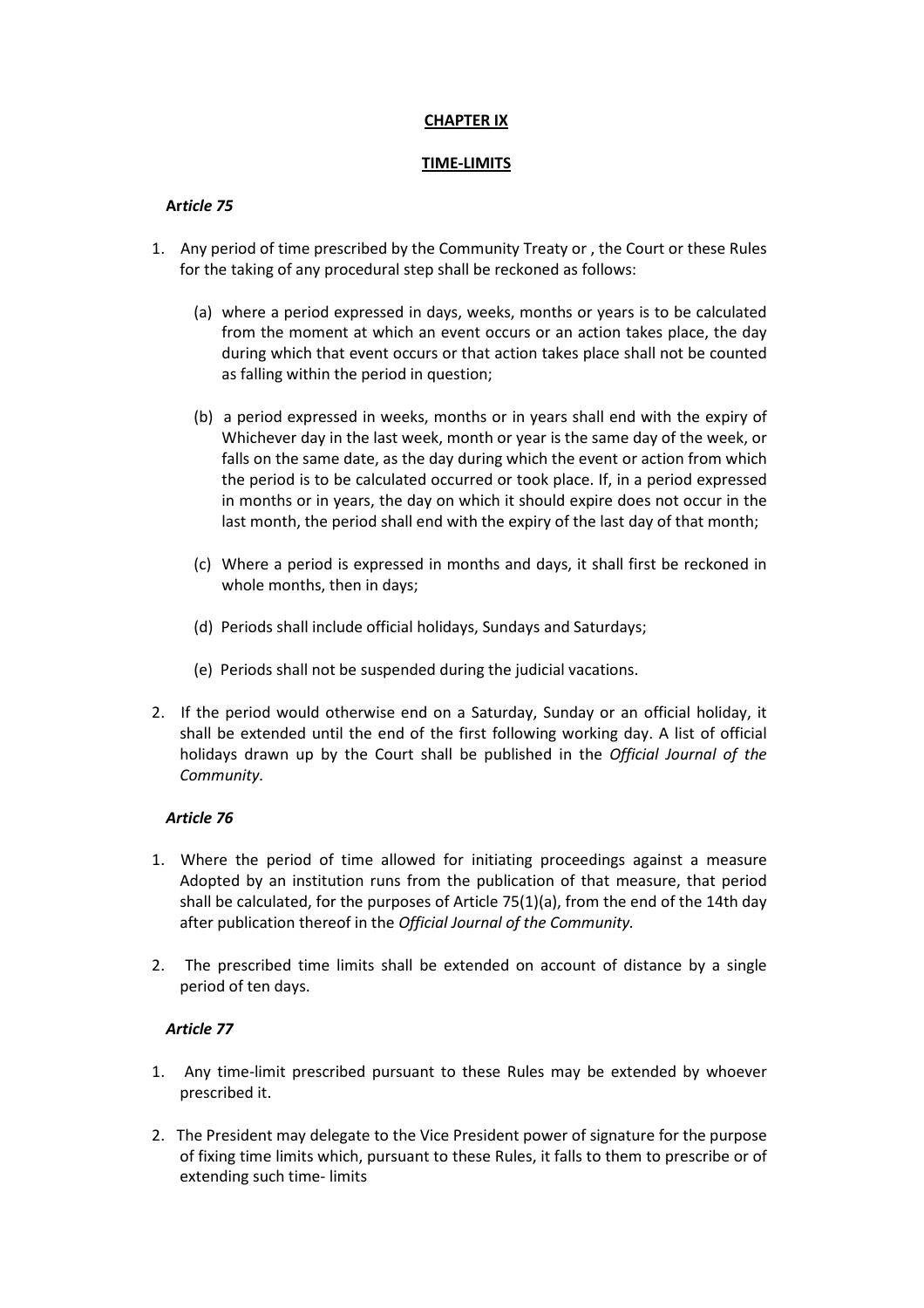### **CHAPTER X**

### **STAY OF PROCEEDINGS**

# *Article 78*

- 1. The proceedings may be stayed:
	- (a) in all cases, by decision of the President adopted after hearing the parties And, save in the case of references for a preliminary ruling.
	- (b) The proceedings may be resumed by order or decision, following the same procedure.
	- (c) The orders or decisions referred to in this paragraph shall be served on the parties.
- 2. The stay of proceedings shall take effect on the date indicated in the order or Decision of stay or, in the absence of such indication, on the date of that order or decision.
- 3. While proceedings are stayed time shall cease to run for the purposes of prescribed time limits for all parties.
- 4. Where the order or decision of stay does not fix the length of stay, it shall end on the date indicated in the order or decision of resumption or, in the absence of such indication, on the date of the order or decision of resumption.
- 5. From the date of resumptio n time shall begin to run afresh for the purposes of the time limits.

### *TITLE III*

### **SPECIAL FORMS OF PROCEDURE**

# **CHAPTER 1**

### **SUSPENSION OF OPERATION OR ENFORCEMENT AND OTHER**

### **INTERIM MEASURES**

- 1. An application under Article 20 of the Protocol shall state the subject- matter of the proceedings, the circumstances giving rise to urgency and the pleas of fact and law establishing a prima facie case for the interim measures applied for.
- 2. The application shall be made by a separate document and in accordance with the provisions of Articles 32 and 33 of these Rules.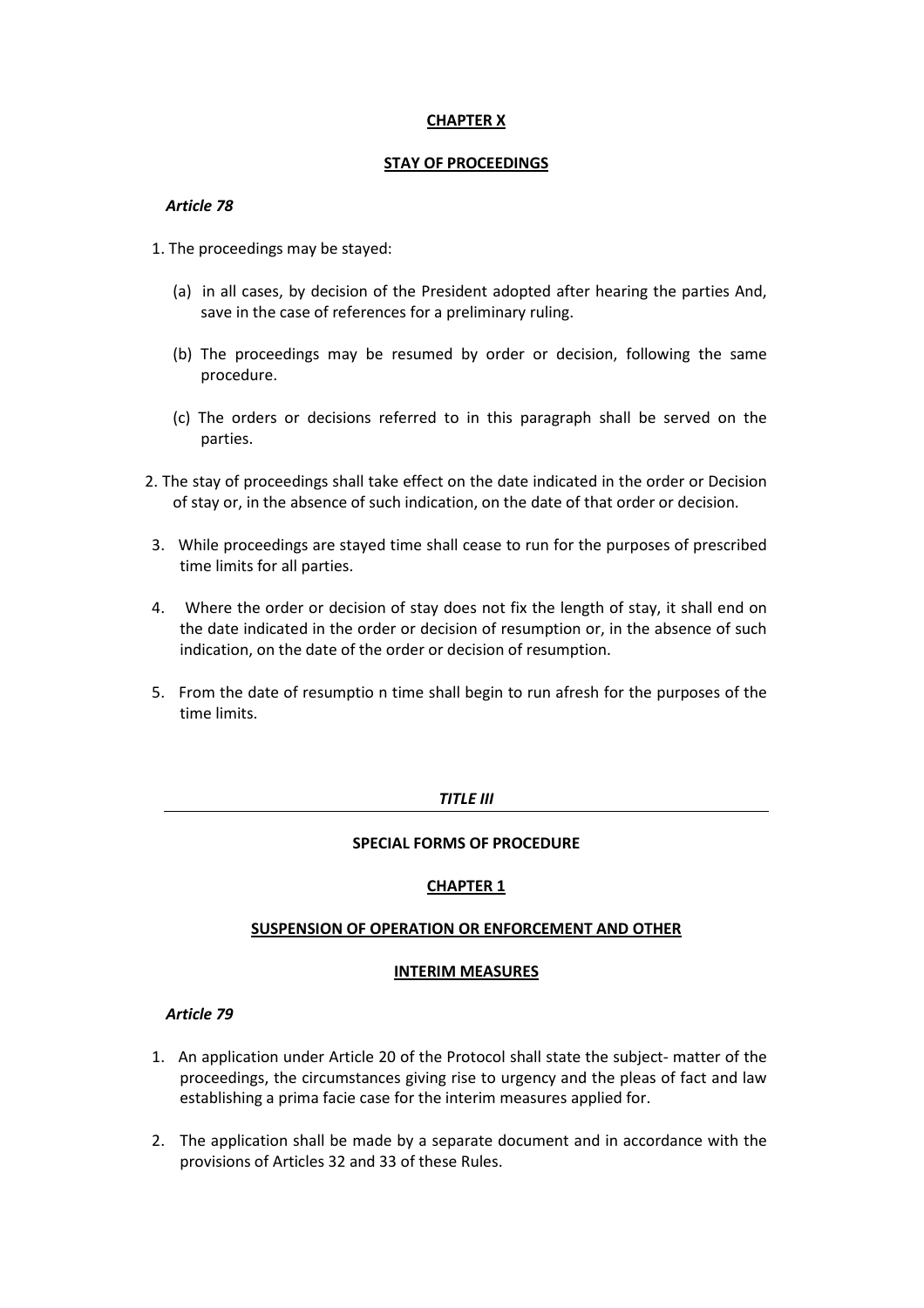- 1. The application shall be served on the opposite party, and the President shall prescribe a short period within which that party may submit written or oral observations.
- 2. The President may order a preparatory inquiry.

# *Article 81*

- 1. The President shall refer the application to the Court within 48 hours
- 2. If the President is absent or prevented from attending, Article 8 of these Rules shall apply. Where the application is referred to it, the Court shall postpone all other cases, and shall give a decision after hearing the parties. Article 80 shall apply.

# *Article 82*

- 1. The decision on the application shall take the form of a reasoned order. The order shall be served on the parties forthwith.
- 2. The execution of the order may be made conditional on the lodging by the Applicant of security, of an amount and nature to be fixed in the light of the circumstances.
- 3. Unless the order fixes the date on which the interim measure is to lapse, the measure shall lapse when final judgment is delivered.
- 4. The order shall have only an interim effect, and shall be without prejudice to the decision of the Court on the substance of the case.

### *Article 83*

On application by a party, the order may at any time be varied or cancelled on account of a change in circumstances.

### *Article 84*

Rejection of an application for an interim measure shall not bar the party who made it from making a further application on the basis of new facts.

### *Article 85*

The provisions of this Chapter shall apply to applications to suspend the execution of a decision of the Court or of any measure adopted by another institution, submitted pursuant to these rules. The order granting the application shall fix, where appropriate, a date on which the interim measure is to lapse.

### *Article 86*

1. The President shall give his decision in the form of an order. Article 82 of these Rules shall apply.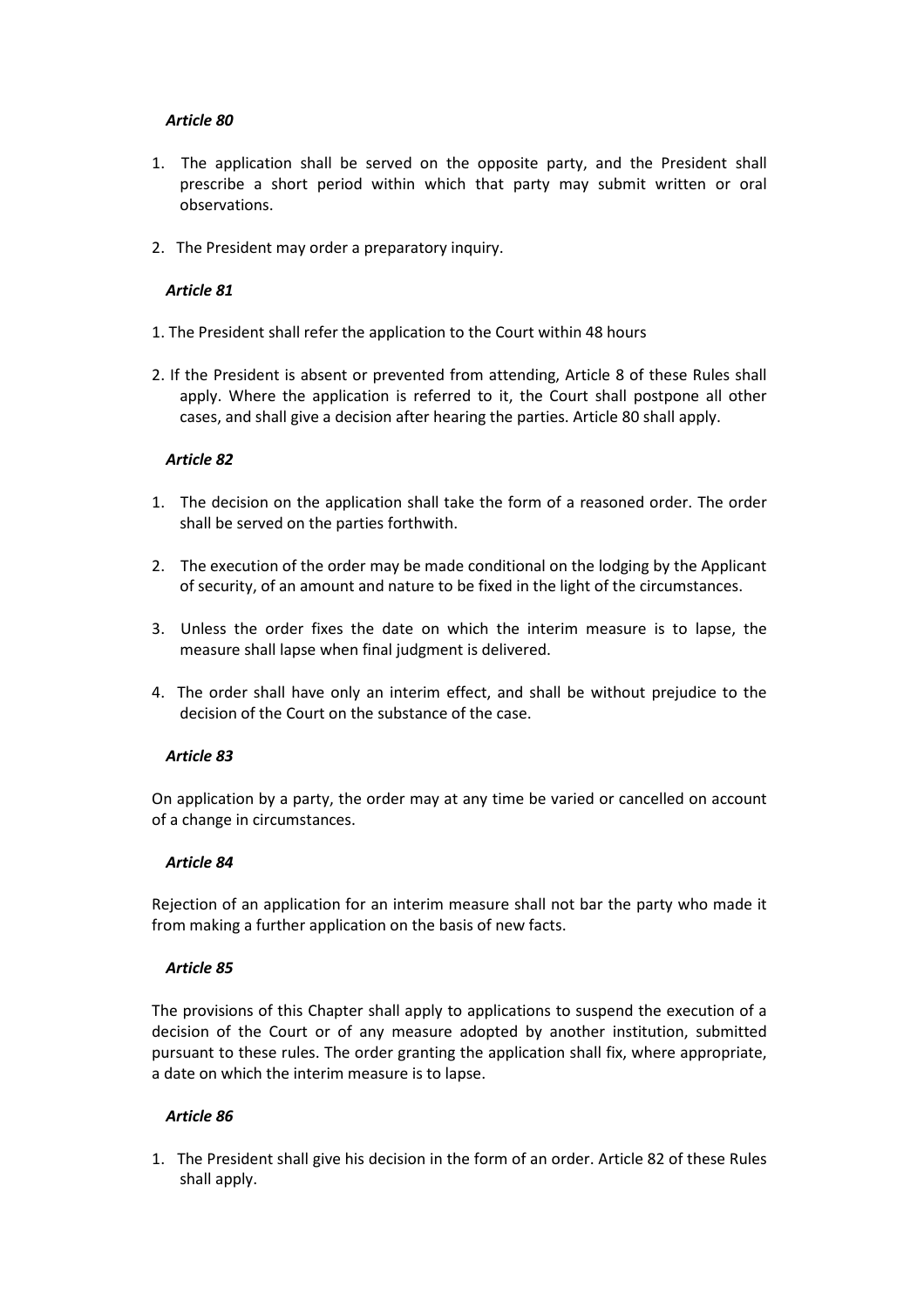2. If the President is absent or prevented from attending, Article 8 of these rules shall apply.

# **CHAPTER II**

### **PRELIMINARY PROCEDURE**

# *Article 87*

- 1. A party applying to the Court for a decision on a preliminary objection or other preliminary plea not going to the substance of the case shall make the application by a separate document.
- 2. The application must state the pleas of fact and law relied on and the form of order sought by the applicant and any supporting documents must be annexed to it.
- 3. As soon as the application has been lodged, the President shall prescribe a period within which the opposite party may lodge a document containing a statement of the form of order sought by that party and its pleas in law.
- 4. Unless the Court decides otherwise, the remainder of the proceedings shall be oral.
- 5. The Court shall, after hearing the parties decide on the application or reserve its decision for the final judgment. If the Court refuses the application or reserves its decision, the President shall prescribe new time limits for the further steps in the proceedings.

### *Article 88*

- 1. Where it is clear that the Court has no jurisdiction to take cognizance of an action or where the action is manifestly inadmissible, the Court may, by reasoned order, after hearing the parties and without taking further steps in the proceedings, give a decision
- 2. The Court may at any time of its own motion consider whether there exists any absolute bar to proceeding with a case or declare, after hearing the parties, that the action has become devoid of purpose and that there is no need to adjudicate on it; it shall give its decision in accordance with Article 87(4) and (5) of these Rules.

# **CHAPTER III**

# **INTERVENTION**

# *Article 89*

1. An application to intervene must be made within six weeks of the publication of the notice referred to in Article 13(6) of these Rules. The application shall contain:

(a) the description of the case;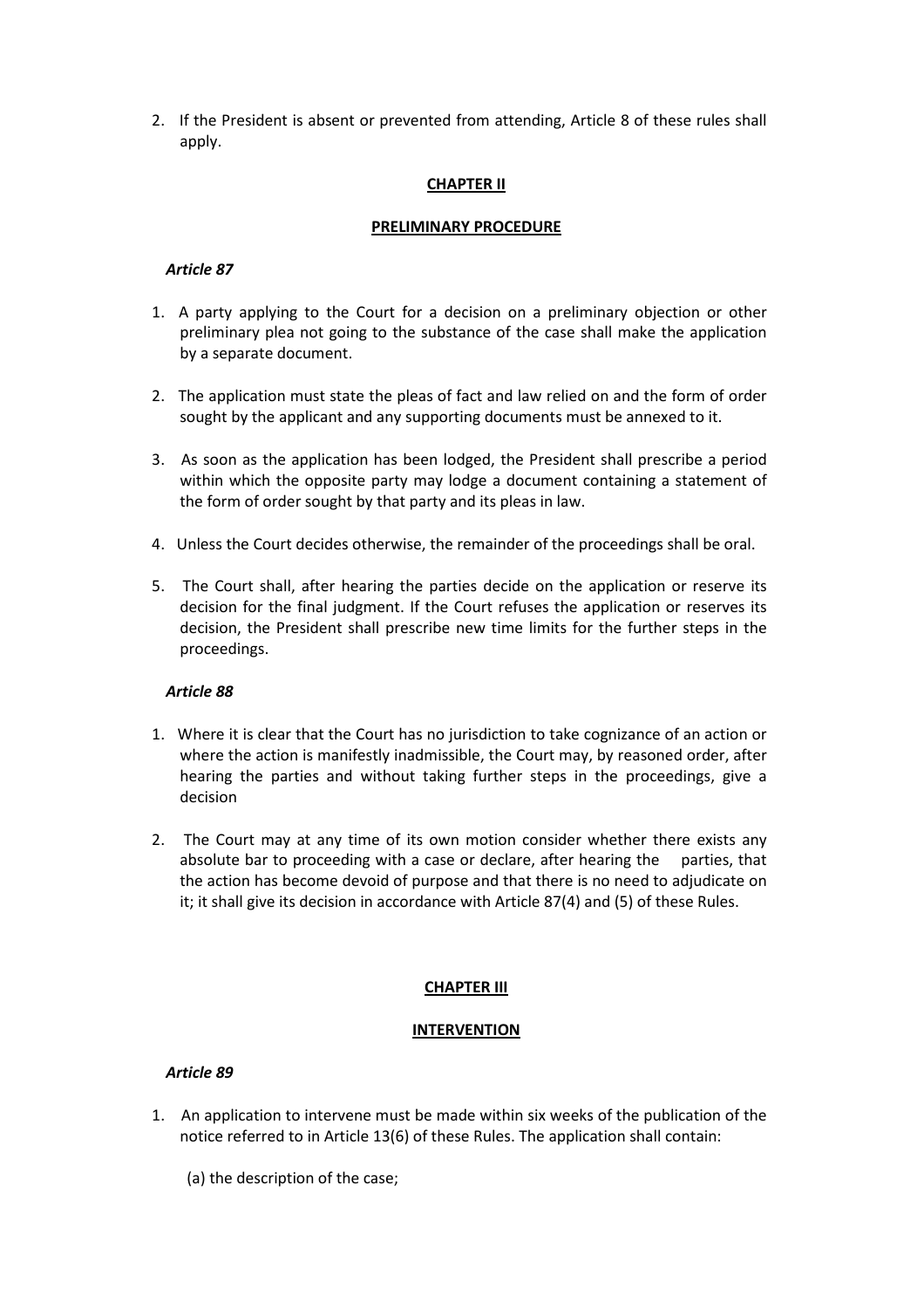- (b) the description of the parties;
- (c) the name and address of the intervener;
- (d) the intervener's address for service at the place where the Court has its seat;
- (e) the form of order sought, by one or more of the parties, in support of which the intervener is applying for leave to intervene;
- (f) a statement of the circumstances establishing the right to intervene, where the Application is submitted pursuant to Article 21 of the protocol. The intervener shall be represented in accordance with Article 12 of the protocol. Articles 32 and 33 of these rules shall apply.
- 2. The application shall be served on the parties. The President shall give the parties an opportunity to submit their written or oral observations before deciding on the application. The President shall refer the application to the Court.
- 3. If the court allows the intervention, the intervener shall receive a copy of every document served on the parties. The court may, however, on application by one of the parties, omit secret or confidential documents.
- 4. The intervener must accept the case as he finds it at the time of his intervention.
- 5. The President shall prescribe a period within which the intervener may submit a statement in intervention. The statement in intervention shall contain:
	- (a) a statement of the form of order sought by the intervener in support of or opposing, in whole or in part, the form of order sought by one of the parties;
	- (b) the pleas in law and arguments relied on by the intervener;
	- (c) Where appropriate, the nature of any evidence offered.
- 6. After the statement in intervention has been lodged, the President shall, where Necessary, prescribe a time limit within which the parties may reply to that statement.
- 7. Consideration may be given to an application to intervene, which is made after the expiry of the period prescribed in paragraph 1 but before the decision to open the oral procedure provided for in Article 40(1). In that event, if the President allows the intervention, the intervener may, on the basis of the Report for the Hearing communicated to him, submit his observations during the oral procedure, if that procedure takes place.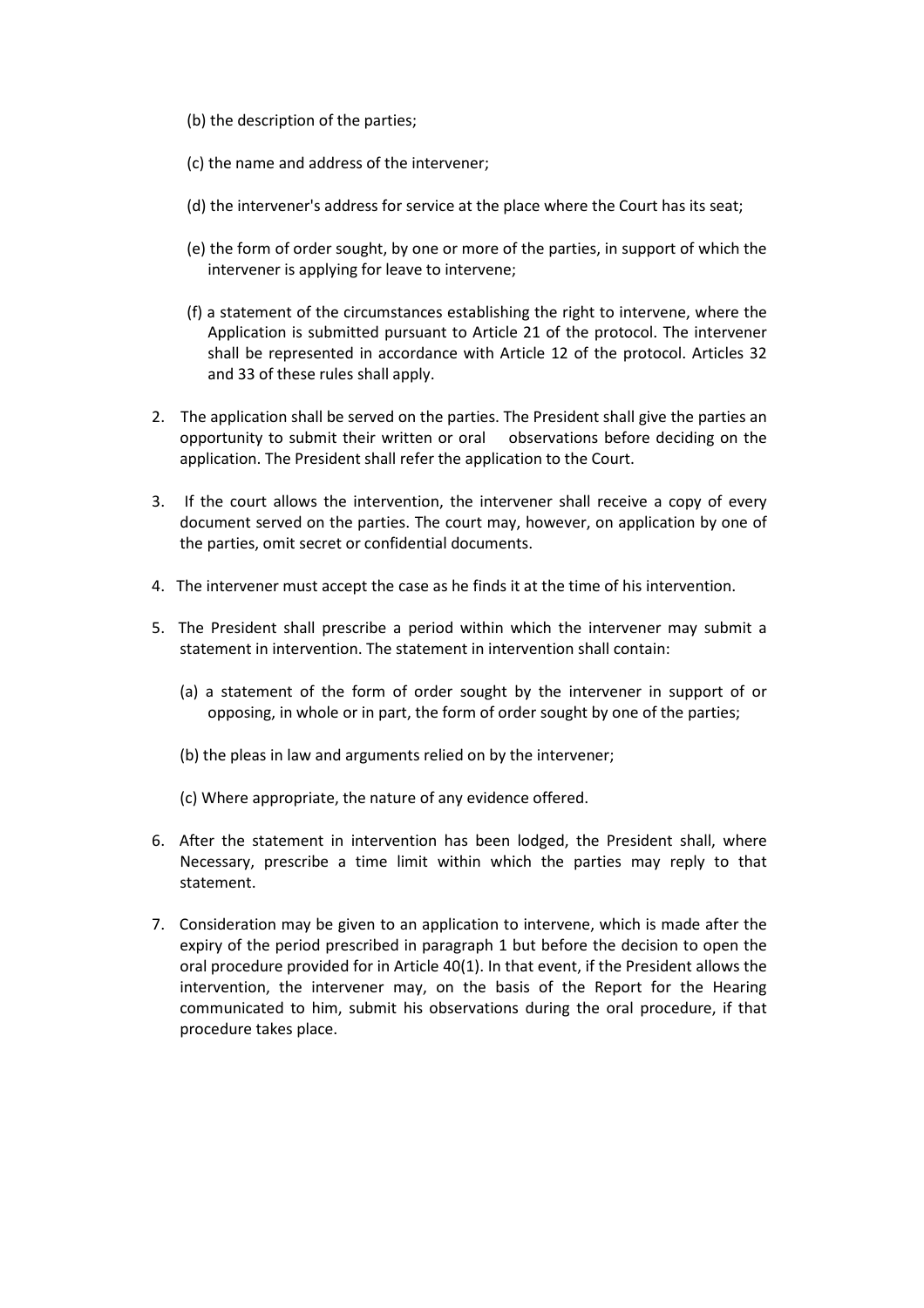#### **CHAPTER IV**

#### **JUDGMENTS BY DEFAULT AND APPLICATIONS TO SET THEM ASIDE**

- 1. If a defendant on whom an application initiating proceedings has been duly served fails to lodge a defense to the application in the proper form within the time prescribed, the applicant may apply for judgment by default.
- 2. The application shall be served on the defendant.
- 3. The Court may decide to open the oral procedure on the application.
- 4. Before giving judgment by default the Court shall, after considering the circumstances of the case consider
	- (a) Whether the application initiating proceedings is admissible,
	- (b) Whether the appropriate formalities have been complied with, and
	- (c) Whether the application appears well founded.
- 5. The Court may order a preparatory inquiry.
- 6. A judgment by default shall be enforceable.
- 7. The Court may, however, grant a stay of execution until the Court has given its decision on any application under paragraph 8 to set aside the judgment, or it may make execution subject to the provision of security of an amount and nature to be fixed in the light of the circumstances. This security shall be released if no such application is made or if the application fails.
- 8. Application may be made to set aside a judgment by default.
- 9. The application to set aside the judgment must be made within one month from the date of service of the judgment and must be lodged in the form prescribed by Articles 32and 33 of these Rules.
- 10. After the application has been served, the President shall prescribe a period within which the other party may submit his written observations.
- 11. The proceedings shall be conducted in accordance with Article 40 of these Rules.
- 12. The Court shall decide by way of a judgment whic h may not be set aside. The Original of this judgment shall be annexed to the original of the judgment by default.
- 13. A note of the judgment on the application to set aside shall be made in the margin of the original of the judgment by default.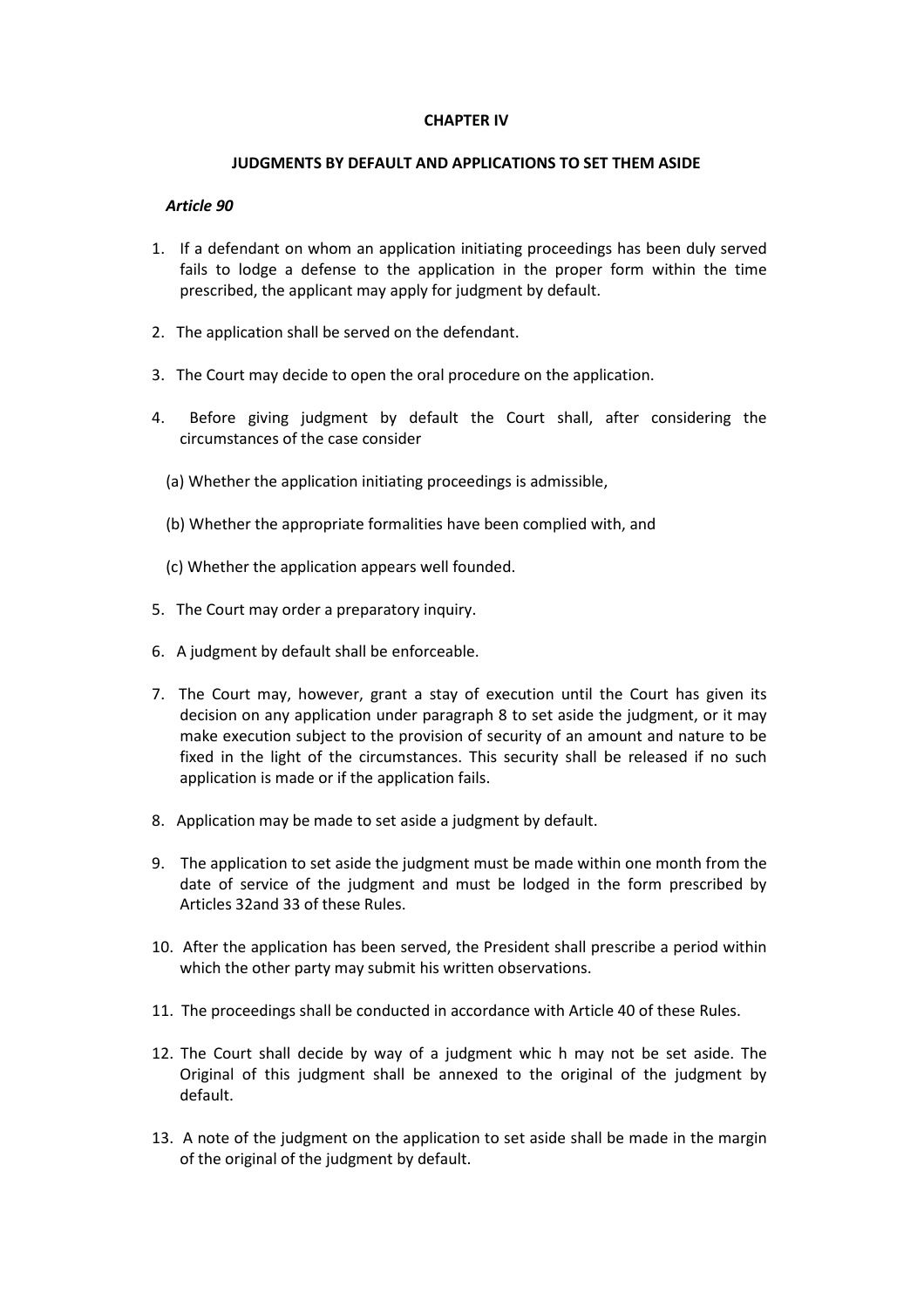### **CHAPTER V**

#### **EXCEPTIONAL REVIEW PROCEDURES**

#### **Section 1** : **Third-party proceedings**

#### *Article 91*

- 1. Articles 32 and 33 of these Rules shall apply to an application initiating third party proceedings. In addition such an application shall:
	- (a) Specify the judgment contested;
	- (b) State how that judgment is prejudicial to the rights of the third party;
	- (c) Indicate the reasons for which the third party was unable to take part in the original case.
- 2. The application must be made against all the parties to the original case.
- 3. Where the judgment has been published in the *Official Journal of the community.*  The application must be lodged within two months of the publication.
- 4. The Court may, on application by the third party, order a stay of execution of the judgment.
- 5. The provisions of Title III, Chapter I, of these Rules shall apply.
- 6. The contested judgment shall be varied on the points on which the submissions of the third party are upheld.
- 7. The original of the judgment in the third-party proceedings shall be annexed to the original of the contested judgment. A note of the judgment in the third-party proceedings shall be made in the margin of the original of the contested judgment.

### **Section 2** : **Revision**

### *Article 92*

An application for revision of a judgment shall be made within three months of the date on which the facts on which the application is based came to the applicant's knowledge.

- 1. Articles 32 and 33 of these Rules shall apply to an application for revision.
- 2. In addition such an application shall:
	- (a) Specify the judgment contested;
	- (b) Indicate the points on which the judgment is contested;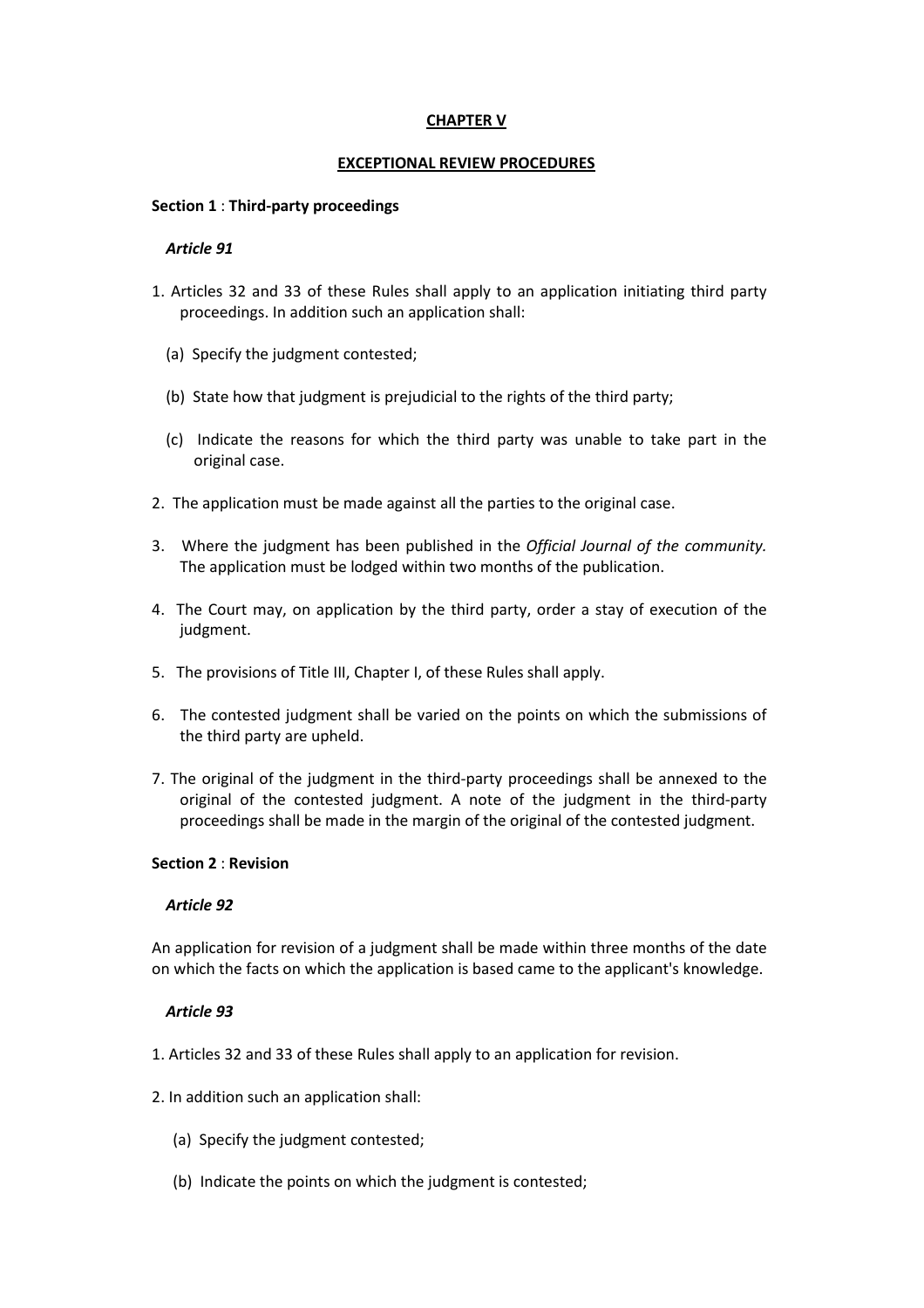- (c) set out the facts on which the application is based;
- (d) Indicate the nature of the evidence to show that there are facts justifying revision of the judgment, and that the time limit laid down in Article 92 has been observed.
- 3. The application must be made against all parties to the case in which the contested judgment was given.

- 1. Without prejudice to its decision on the substance, the Court, in closed session, shall, after hearing the parties and having regard to the written observations of the parties, give in the form of a judgment its decision on the admissibility of the application.
- 2. If the Court finds the application admissible, it shall proceed to consider the Substance of the application and shall give its decision in the form of a judgment in accordance with these Rules.
- 3. The original of the revising judgment shall be annexed to the original of the Judgment revised. A note of the revising judgment shall be made in the margin of the original of the judgment revised.

#### **CHAPTER VI**

#### **INTERPRETATION OF JUDGMENTS**

- 1. An application for interpretation of a judgment under Article 23 of the Protocol shall be made in accordance with Articles 32 and 33 of these Rules. In addition it shall specify:
	- (a) The judgment in question;
	- (b) The passages of which interpretation is sought.
- 2. The application must be made against all the parties to the case in which the judgment was given.
- 3. The Court shall give its decision in the form of a judgment after having given the parties an opportunity to submit their observations and after hearing the parties. .
- 4. The original of the interpreting judgment shall be annexed to the original of the judgment interpreted.
- 5. A note of the interpreting judgment shall be made in the margin of the original of the judgment interpreted.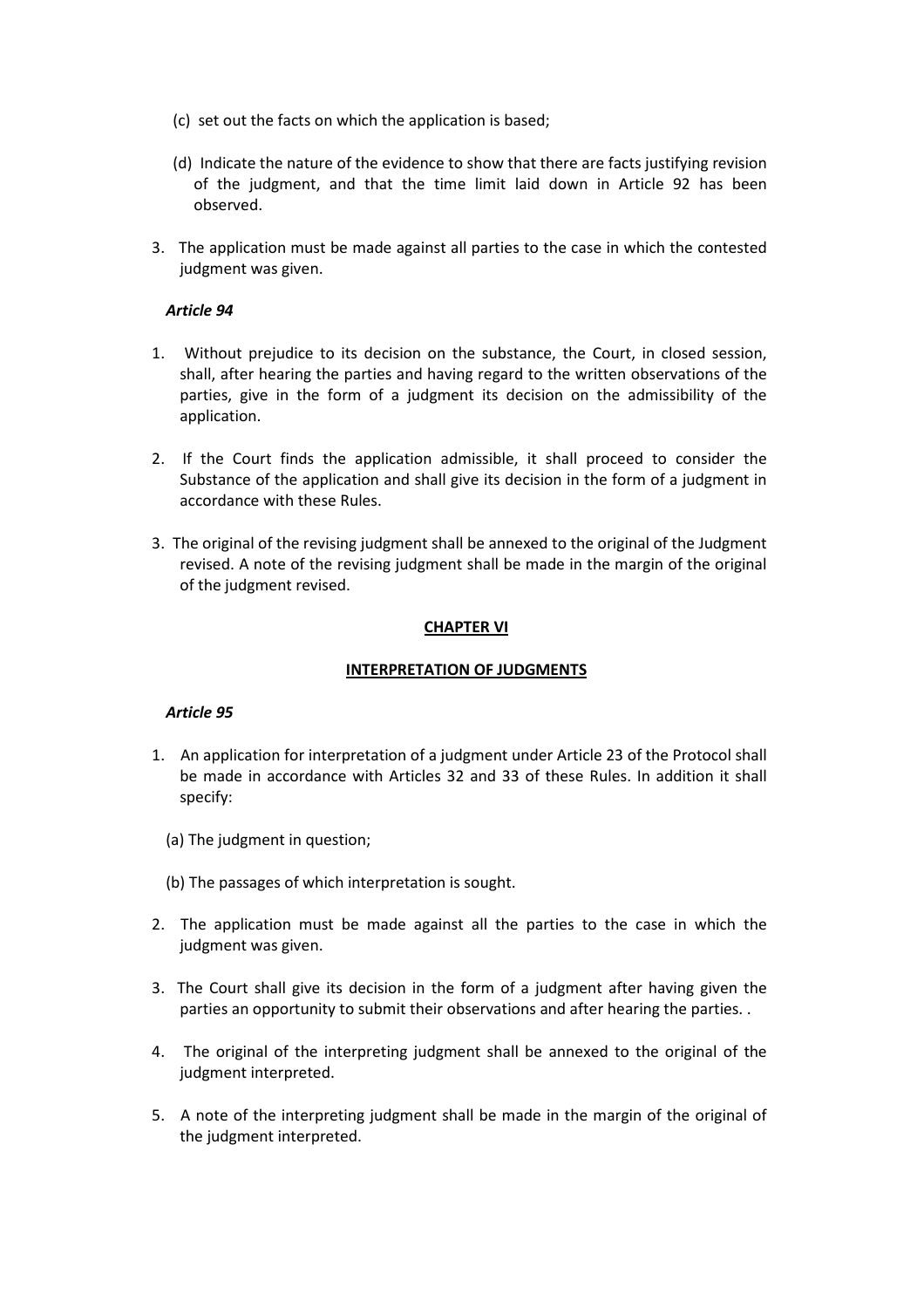### **CHAPTER VII**

#### **OPINIONS**

### *Article 96*

- 1. Any request by any of the institutions of the Community, for an Opinion pursuant to Articles 10 of the Protocol shall be served on the Chief Registrar, who shall immediately inform member states, notifying them of the time limit fixed by the President for receipt of their written observations or for hearing their Oral declarations.
- 2. The request for advisory opinion as contained in paragraph 1 of Article 10 shall be made in writing.
- 3. The request shall contain a statement of the question upon which the advisory opinion is required.
- 4. The statement shall be accompanied by all relevant documents likely to throw light upon the question.
- 5. The Court shall give the advisory opinion in public.
- 6. In the exercise of its advisory function, the Court shall be governed by the provisions of the Protocol, which applied in contentious cases where the Court recognizes them to be applicable.

- 1. As soon as the request for an Advisory Opinion has been lodged, the President shall designate a judge to act as Rapporteur
- 2. The Court sitting in closed session shall, after hearing the Judge give its decision.
- 3. The Opinion shall be delivered in accordance with the provisions of Article 10 of the Protocol.
- 4. The Opinion, signed by the President, by the Judges who took part in the Deliberations and by the Chief Registrar, shall be served on the Institution concerned.